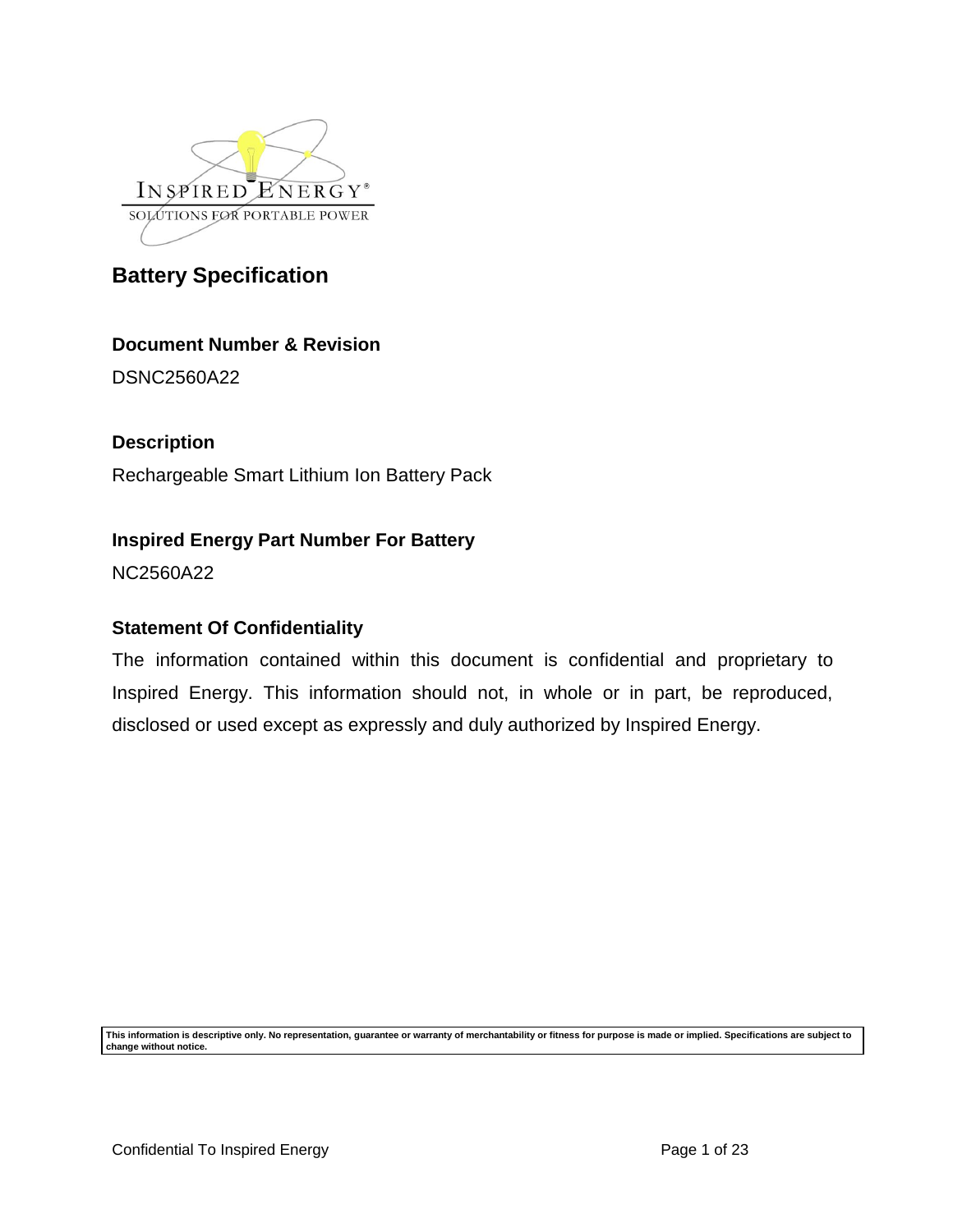

| <b>Specification Number</b>   | <b>DSNC2560A22</b> |
|-------------------------------|--------------------|
| <b>Specification Revision</b> | 11                 |
| <b>Prepared By</b>            | JAB.               |
| Issue date                    | 01/25/16           |

### **TABLE OF CONTENTS**

| 1. |                |                 |  |
|----|----------------|-----------------|--|
| 2. |                |                 |  |
|    | 2.1.           |                 |  |
|    | 2.2.           |                 |  |
|    | 2.3.           |                 |  |
|    | 2.3.1.         |                 |  |
|    | 2.3.2.         |                 |  |
|    | 2.3.3.         |                 |  |
|    | 2.3.4.         |                 |  |
| 3. |                |                 |  |
|    | 3.1.           |                 |  |
|    | 3.1.1.         |                 |  |
|    | 3.1.2.         |                 |  |
|    | 3.1.3.         |                 |  |
|    | 3.1.4.         |                 |  |
|    | 3.1.5.         | $Charge \dots$  |  |
|    | 3.1.6.         | $Storage  \, 8$ |  |
|    | 3.1.7.         |                 |  |
|    | 3.2.           |                 |  |
|    | 3.2.1.         |                 |  |
|    | 3.2.2.         |                 |  |
|    | 3.2.3.         |                 |  |
|    | 3.2.3.1.       |                 |  |
|    | 3.2.3.2.       |                 |  |
|    | 3.2.3.3.       |                 |  |
|    | 3.2.4.         |                 |  |
|    | 3.3.<br>3.3.1. |                 |  |
|    | 3.3.2.         |                 |  |
|    | 3.3.3.         |                 |  |
|    | 3.3.4.         |                 |  |
|    | 3.3.4.1.       |                 |  |
|    | 3.3.4.2.       |                 |  |
|    | 3.3.4.3.       |                 |  |
|    | 3.3.5.         |                 |  |
|    | 3.3.6.         |                 |  |
|    | 3.3.7.         |                 |  |
|    | 3.3.8.         |                 |  |
|    | 3.3.9.         |                 |  |
|    | 3.3.10.        |                 |  |
|    | 3.4.           |                 |  |
|    | 3.4.1.         |                 |  |
|    | 3.4.2.         |                 |  |
|    | 3.4.3.         |                 |  |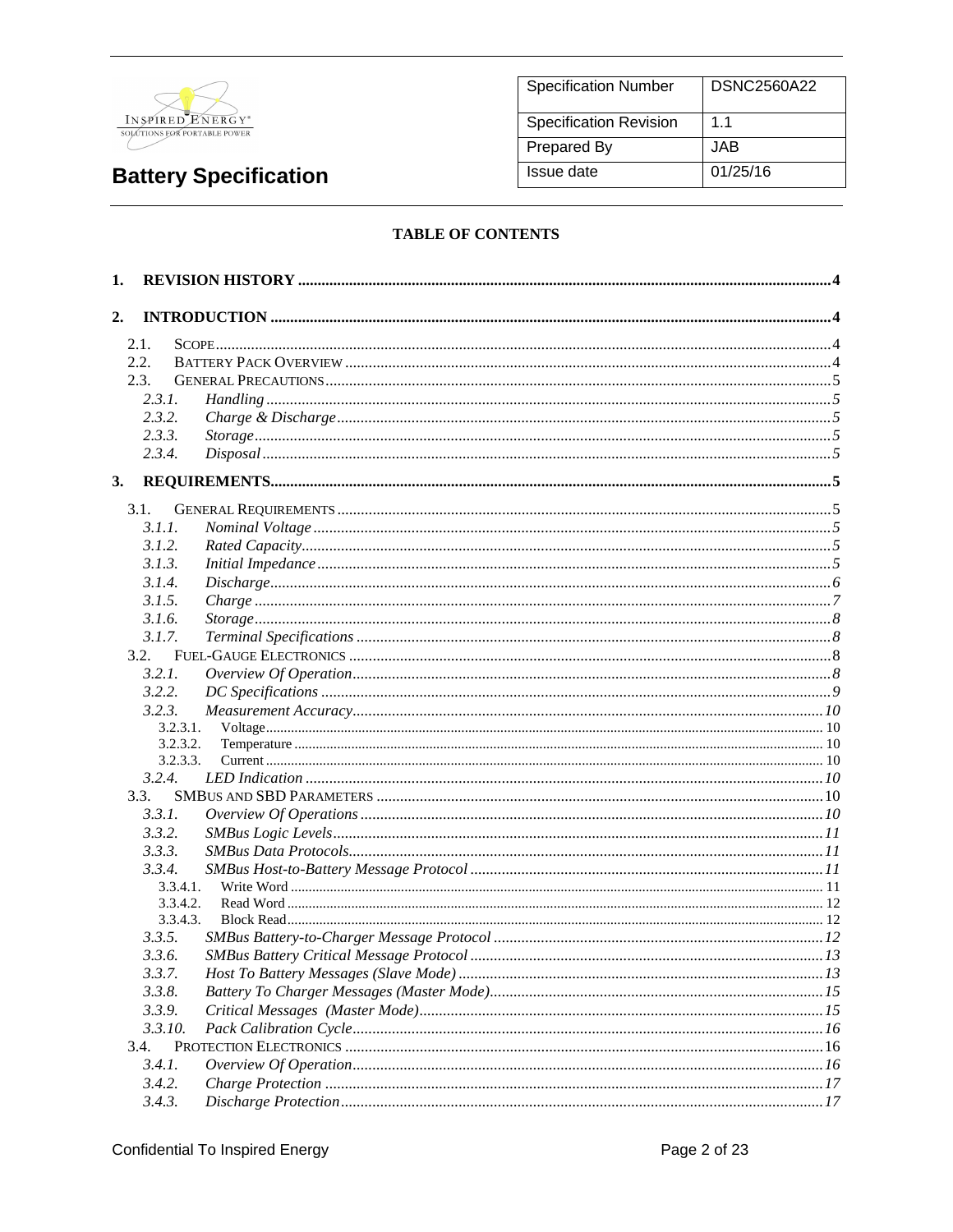

#### **Specification Number DSNC2560A22** Specification Revision  $1.1$ **Prepared By JAB Issue date**  $01/25/16$

# **Battery Specification**

|        | 3.4.4. |                                                                                                                                                                                                                                                                       |  |
|--------|--------|-----------------------------------------------------------------------------------------------------------------------------------------------------------------------------------------------------------------------------------------------------------------------|--|
| 3.5.   |        |                                                                                                                                                                                                                                                                       |  |
|        | 3.5.1. |                                                                                                                                                                                                                                                                       |  |
| 3.5.2. |        |                                                                                                                                                                                                                                                                       |  |
| 3.5.3. |        |                                                                                                                                                                                                                                                                       |  |
|        |        |                                                                                                                                                                                                                                                                       |  |
| 3.6.1. |        |                                                                                                                                                                                                                                                                       |  |
| 3.6.2. |        |                                                                                                                                                                                                                                                                       |  |
| 3.6.3. |        |                                                                                                                                                                                                                                                                       |  |
|        | 3.6.4. |                                                                                                                                                                                                                                                                       |  |
|        | 3.6.5. |                                                                                                                                                                                                                                                                       |  |
|        |        |                                                                                                                                                                                                                                                                       |  |
|        | 3.7.1. |                                                                                                                                                                                                                                                                       |  |
|        |        |                                                                                                                                                                                                                                                                       |  |
|        | 3.8.1. | $\emph{Life Expectancy} \label{prop:1} \emph{Life Expectancy} \normalsize \normalsize \ldots \normalsize \normalsize \normalsize \textcolor{red}{\textbf{Life Expectancy}} \normalsize \textcolor{red}{\textbf{Expectancy}} \normalsize \textcolor{red}{\textbf{23}}$ |  |
| 3.8.2. |        |                                                                                                                                                                                                                                                                       |  |
| 3.8.3. |        |                                                                                                                                                                                                                                                                       |  |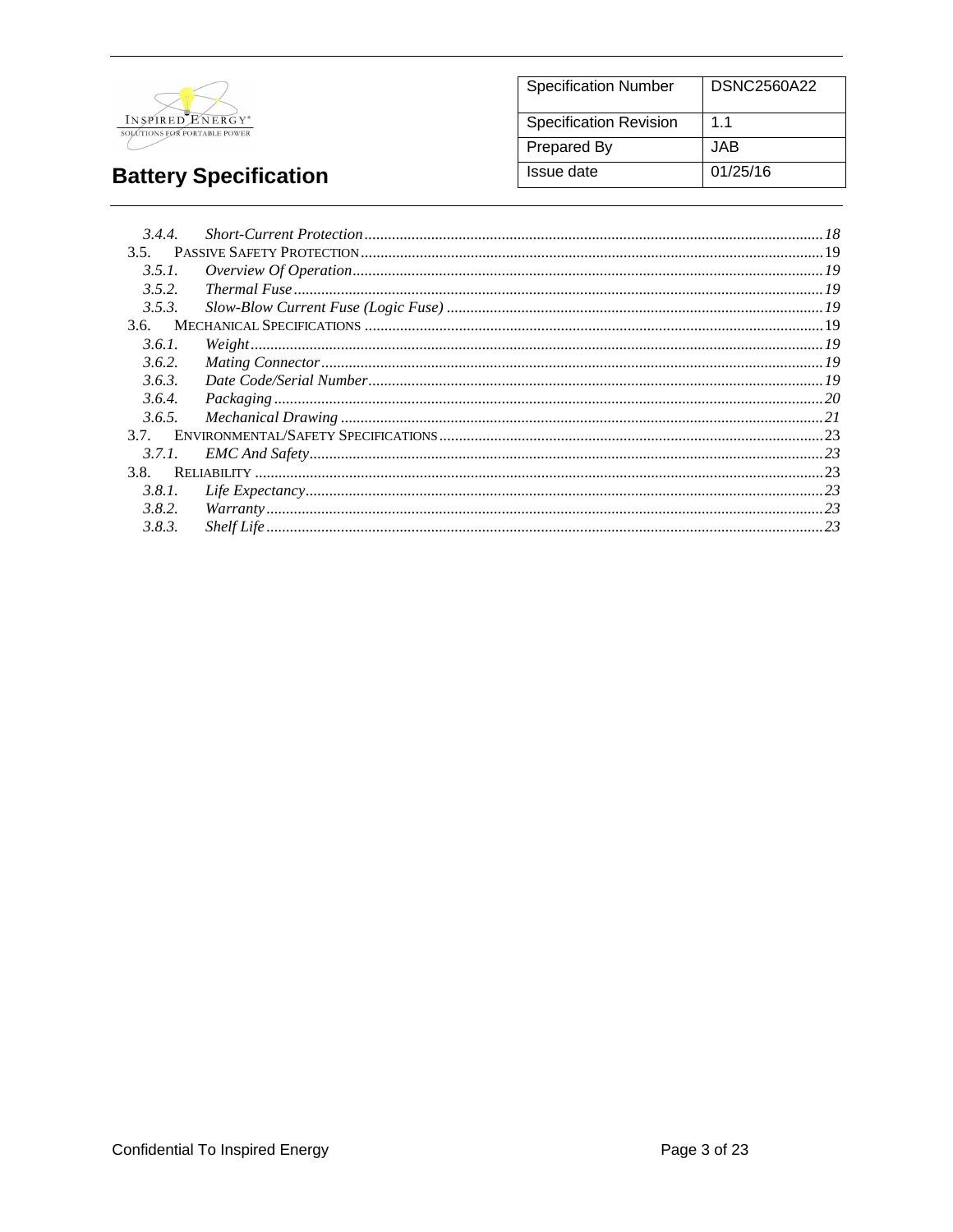

# **1. REVISION HISTORY**

| Revision | Release  | <b>Revisions</b>          | Issued    | Approved By |
|----------|----------|---------------------------|-----------|-------------|
|          | Date -   |                           | <b>By</b> |             |
| 1.0      | 04/11/14 | <b>Production Release</b> | JAB       | <b>RAH</b>  |
| .        | 1/25/16  | Changed shipping s-o-c    | LJ        | IJ          |

# **2. INTRODUCTION**

### **2.1. Scope**

This specification describes the physical, functional and electrical characteristics of a rechargeable Lithium Ion battery pack supplied by Inspired Energy. This specification is the interface document between Inspired Energy and it's customers. It is understood that the customer may create their own internal specification. However, this specification is the master that defines the battery's operation. Battery packs produced will meet this specification.

# **2.2. Battery Pack Overview**

This specification describes the physical, functional and electrical requirements for the NC2560 Smart Battery including a rechargeable Lithium Ion battery and a Battery Management Module. The battery consists of (3) Lithium Ion rechargeable cells of 103450 size, assembled in a 3 series / 1 parallel (3S 1P) configuration. Each cell has an average voltage of 3.6V and a typical capacity of 2.2Ah giving a battery pack of 10.8V and 2.2Ah typical.

The battery is capable of communicating with host or the charger through the System Management Bus (SMBus). The battery is fully SMBus and SBDS Revision 1.1compliant. Protection is provided for over-charge, over-discharge and short circuit. For redundancy, passive safety devices have been integrated into the pack to protect against overcurrent and over-temperature, and secondary over-voltage has been implemented with a logic-fuse and controller.

The battery pack comprises the individual elements as shown below.

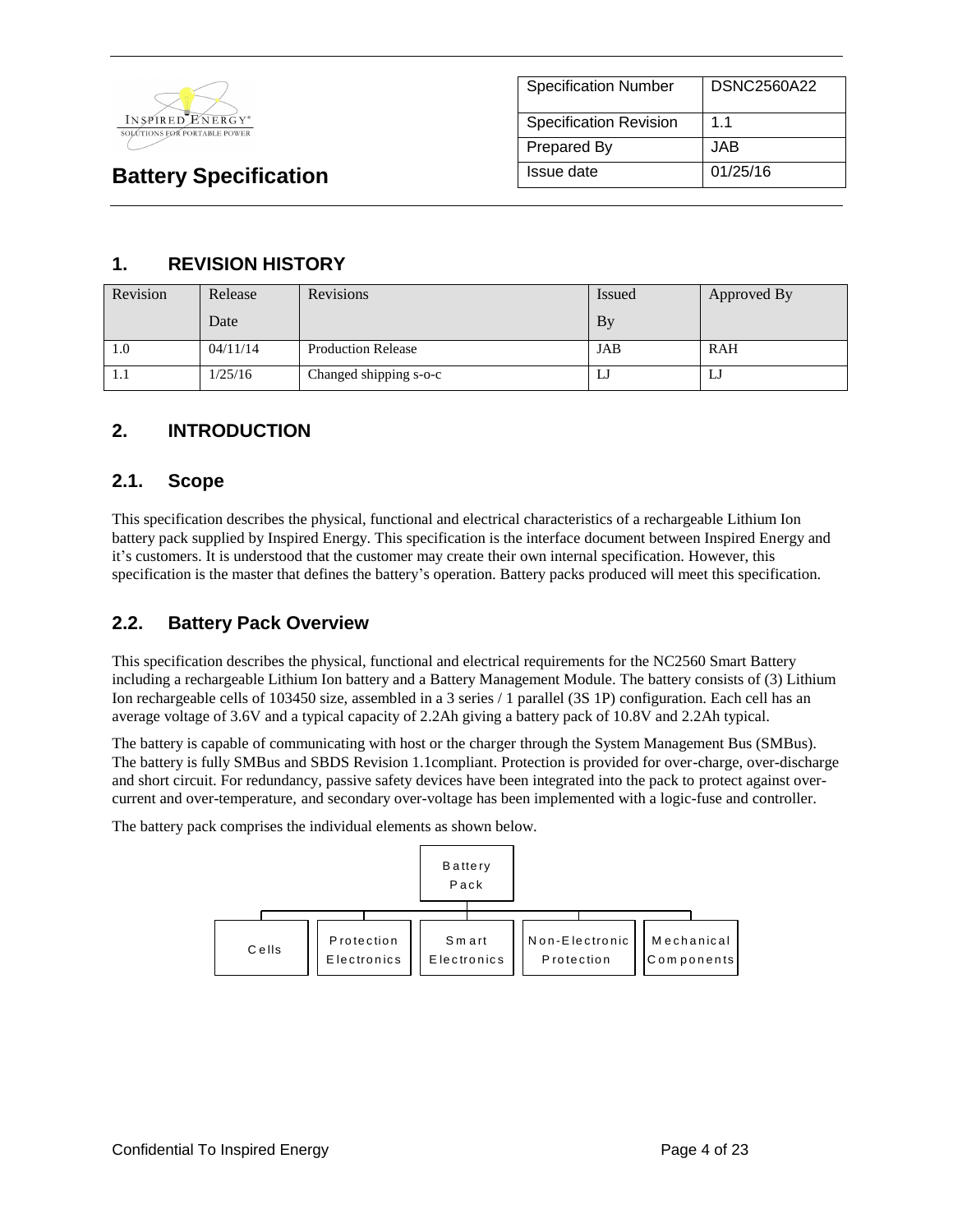

| <b>Specification Number</b>   | <b>DSNC2560A22</b> |
|-------------------------------|--------------------|
| <b>Specification Revision</b> | 1 <sub>1</sub>     |
| <b>Prepared By</b>            | JAB                |
| Issue date                    | 01/25/16           |

# **2.3. General Precautions**

#### **Handling**

- Avoid shorting the battery
- Do not immerse in water.
- Do not disassemble or deform the battery
- Do not expose to, or dispose of the battery in fire.
- Avoid excessive physical shock or vibration.
- Keep out of the reach of children.
- Never use a battery that appears to have suffered abuse.

#### Charge & Discharge

- Battery must be charged in appropriate charger only.
- Never use a modified or damaged charger.
- Specified product use only.

#### Storage

Store in a cool, dry and well-ventilated area.

#### Disposal

Regulations vary for different countries. Dispose of in accordance with local regulations.

### **3. REQUIREMENTS**

### **3.1. General Requirements**

#### Nominal Voltage

The battery nominal operating voltage is 10.8V.

#### Rated Capacity

The initial capacity is  $\geq$  2035mAh (based on a CV charge of 12.6V  $\pm$  50mV with a current limit of 1.54A and a 440mA discharge to 9.00V @ 25C, within 1 hour of charge).

#### Initial Impedance

The internal impedance of a fully charged battery shall be  $\lt$  400m $\Omega$  when measured across the positive and negative battery terminals at 1kHz at 20°C.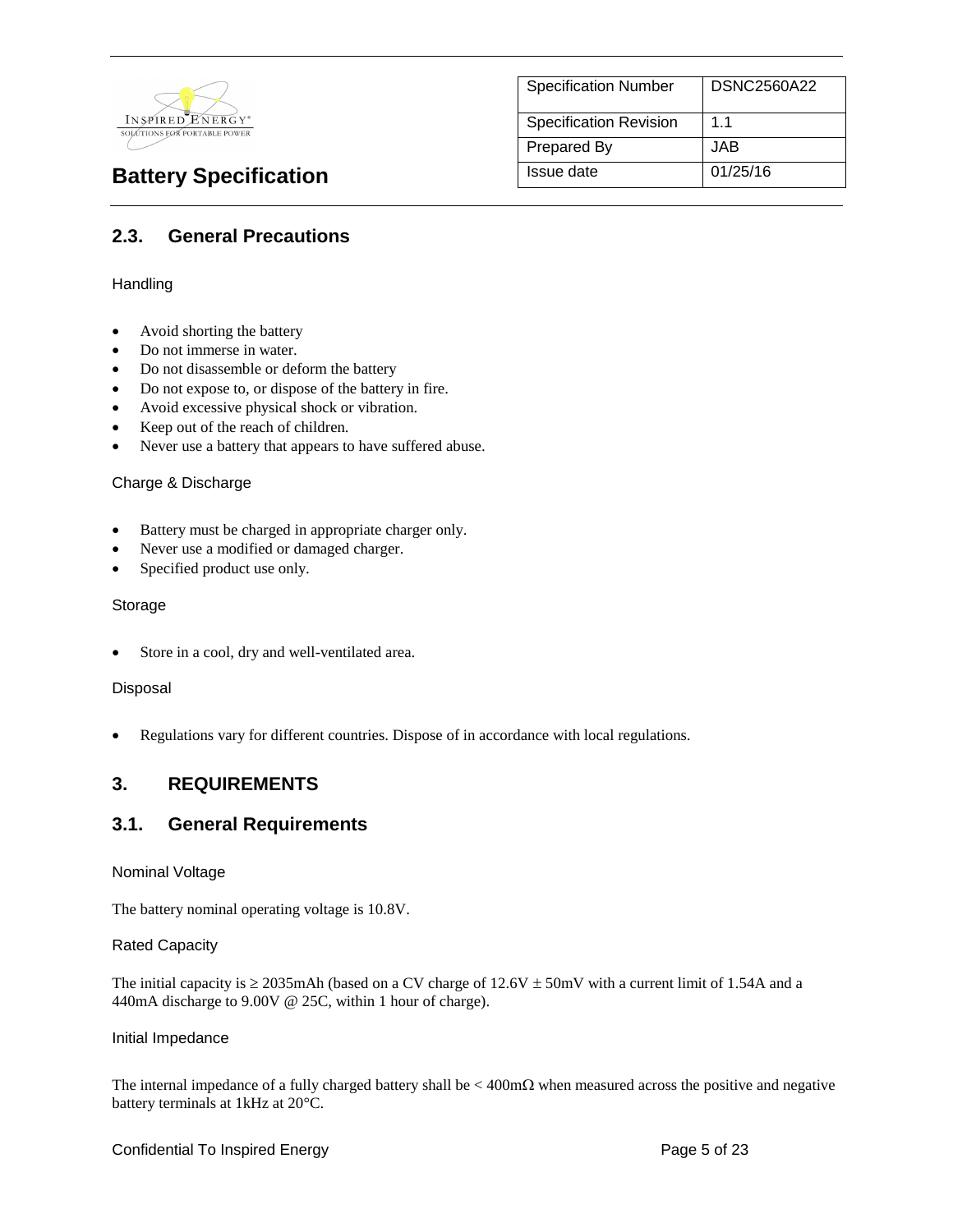

| <b>Specification Number</b>   | <b>DSNC2560A22</b> |
|-------------------------------|--------------------|
| <b>Specification Revision</b> | 1.1                |
| <b>Prepared By</b>            | JAB.               |
| Issue date                    | 01/25/16           |

Discharge -20C to +60C

Discharge Temperature Limits: As shown below,  $\leq 80\%RH$ 

The battery shall be capable of continuous discharge within the Operating Boundary as shown in the graph below.

Host devices should be designed for a controlled shutdown following battery notification of termination by the battery sending TERMINATE\_DISCHARGE alarm, prior to protection circuit cut-off.



**D is c h a rg e O p e ra tin g L im its**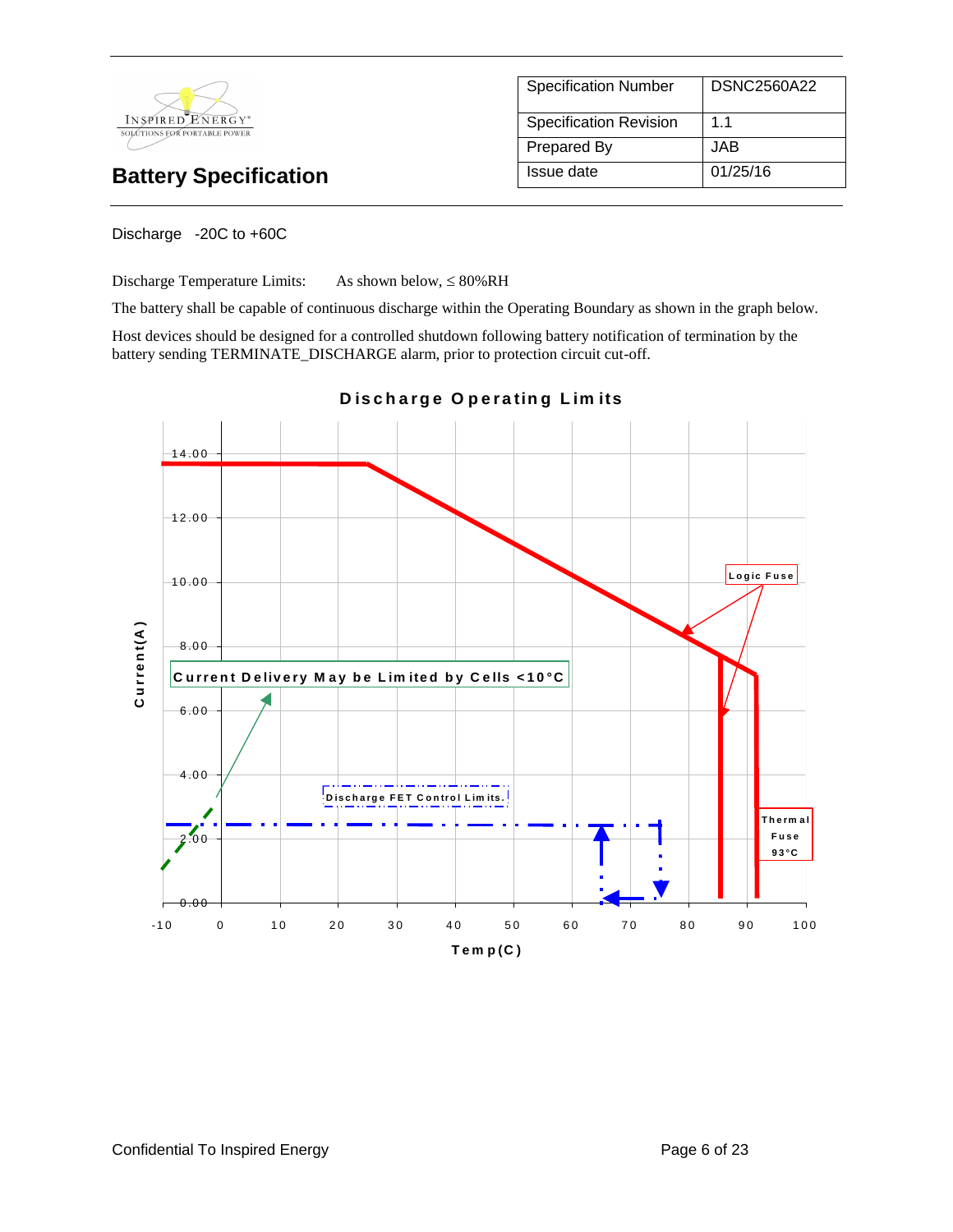

| <b>Specification Number</b>   | DSNC2560A22 |
|-------------------------------|-------------|
| <b>Specification Revision</b> | 1.1         |
| <b>Prepared By</b>            | JAB.        |
| Issue date                    | 01/25/16    |

Charge 0C to 45C

Charge Temperature Limits:  $As Shown below,  $\leq 80\%RH$$ 

The battery shall be capable of continuous charge at 12.6V, as shown in the graph below. A dedicated level II or level III smart battery charger is required to charge the battery. Using this type of charger, the battery will request appropriate charging Voltage and Current from the smart battery charger.

The FULLY\_CHARGED bit in the BatteryStatus() will be set when the charging current tapers down under 77mA while charging at 12.6V.

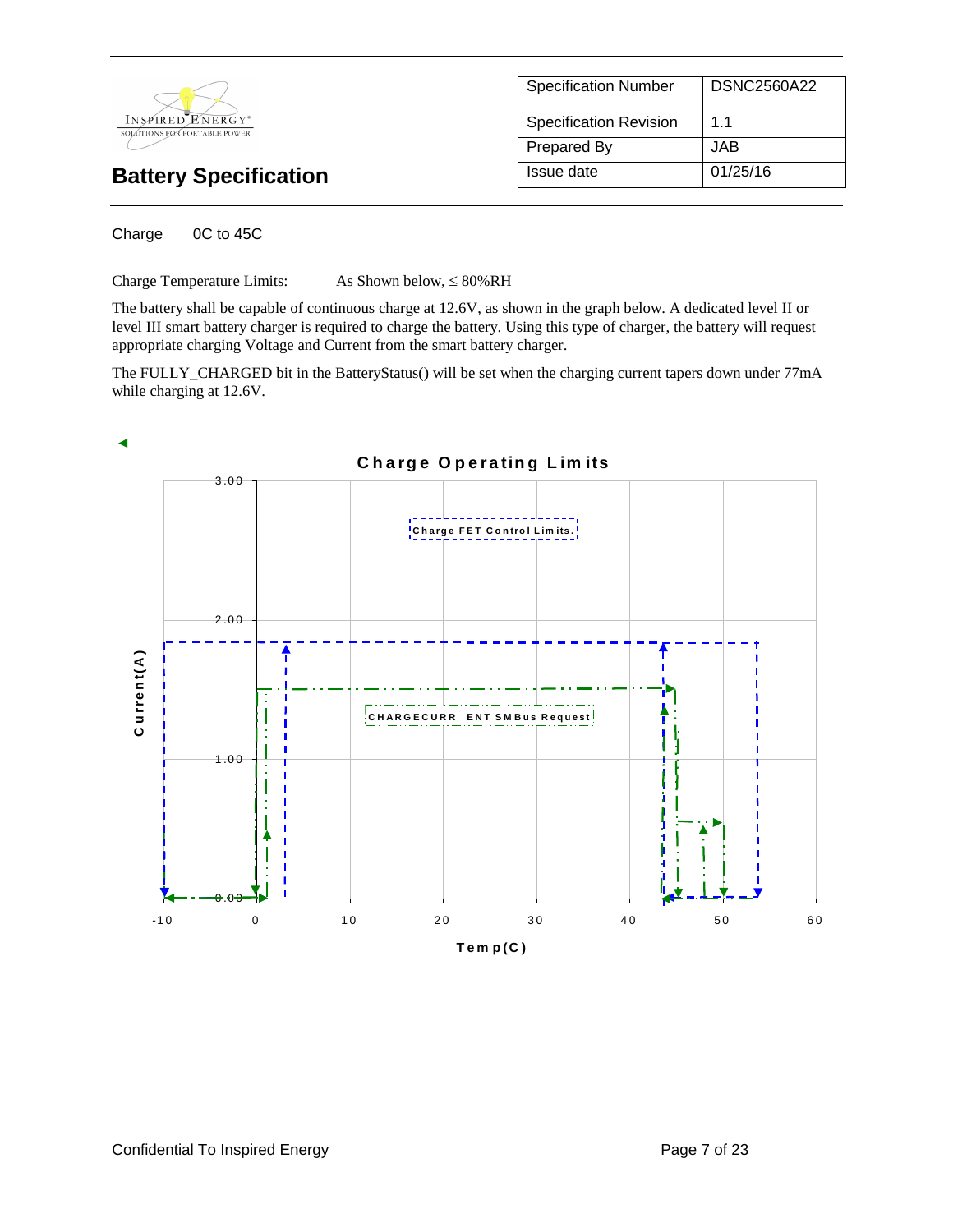

| <b>Specification Number</b>   | <b>DSNC2560A22</b> |
|-------------------------------|--------------------|
| <b>Specification Revision</b> | $1\;1$             |
| <b>Prepared By</b>            | JAB.               |
| Issue date                    | 01/25/16           |

#### Storage

Storage Temperature Limits:  $-20^{\circ}$ C to 60°C,  $\leq 80\%$ RH

The battery packs should be stored in an environment with low humidity, free from corrosive gas at a recommended temperature range <21°C. Extended exposure to temperatures above 45°C could degrade battery performance and life.

#### Terminal Specifications

See Mechanical Drawing for orientation of contacts J1-1,5

| Terminal | Legend    | Description                                                                     |
|----------|-----------|---------------------------------------------------------------------------------|
|          | $^{(+)}$  | Positive side of battery                                                        |
|          | (C)       | SMBus Clock. Internally a $1M\Omega$ resistor is connected between (C) and (-). |
| 3        | (D)       | SMBus Data. Internally a 1M $\Omega$ resistor is connected between (D) and (-). |
|          | (T)       | $300\Omega \pm 5\%$ resistor connected between (T) and (-).                     |
|          | $(\cdot)$ | Negative Side Of Battery                                                        |

A key slot is also present on each pack for mechanical alignment adjacent to the positive terminal.

 The SMBus Clock and data lines require separate pull-ups to system logic voltage, NOT the battery voltage. Typically a 15K $\Omega$  pull-up resistor is used, but please refer to the SMBus Specification for additional information.

# **3.2. Fuel-Gauge Electronics**

Overview Of Operation

The battery is capable of communicating with host or the charger through the System Management Bus (SMBus). The battery is fully SMBus and SBDS Revision 1.1 compliant. An 8-bit Reduced Instruction Set CPU (RISC) is used to process the core algorithms and perform operations required for battery monitoring. Charge and discharge current, cell and pack voltages, and pack temperature are all measured using an integrated analog to digital converter at 14 bit to 16-bit effective resolution.

The battery pack uses a system level approach to optimize the performance of the battery. It's primary functions are to provide fuel gauging and software based charge control, and to ensure safe operation throughout the life cycle of the battery.

The fuel gauge determines the State-Of-Charge (SOC) by integrating the input and output current and using impedance tracking to accurately track the available capacity of the attached battery. To achieve the desired fuelgauging accuracy, high-performance analog peripherals are used to monitor capacity change, battery impedance, open-circuit voltage and temperature. These factors are continually applied to account for battery non-linearity and environmental conditions. This approach provides the user a meaningful and repeatable capacity measure with minimal risk of overstating run time. Visually, the SOC can be obtained from the four on-pack LED's with pushbutton activation.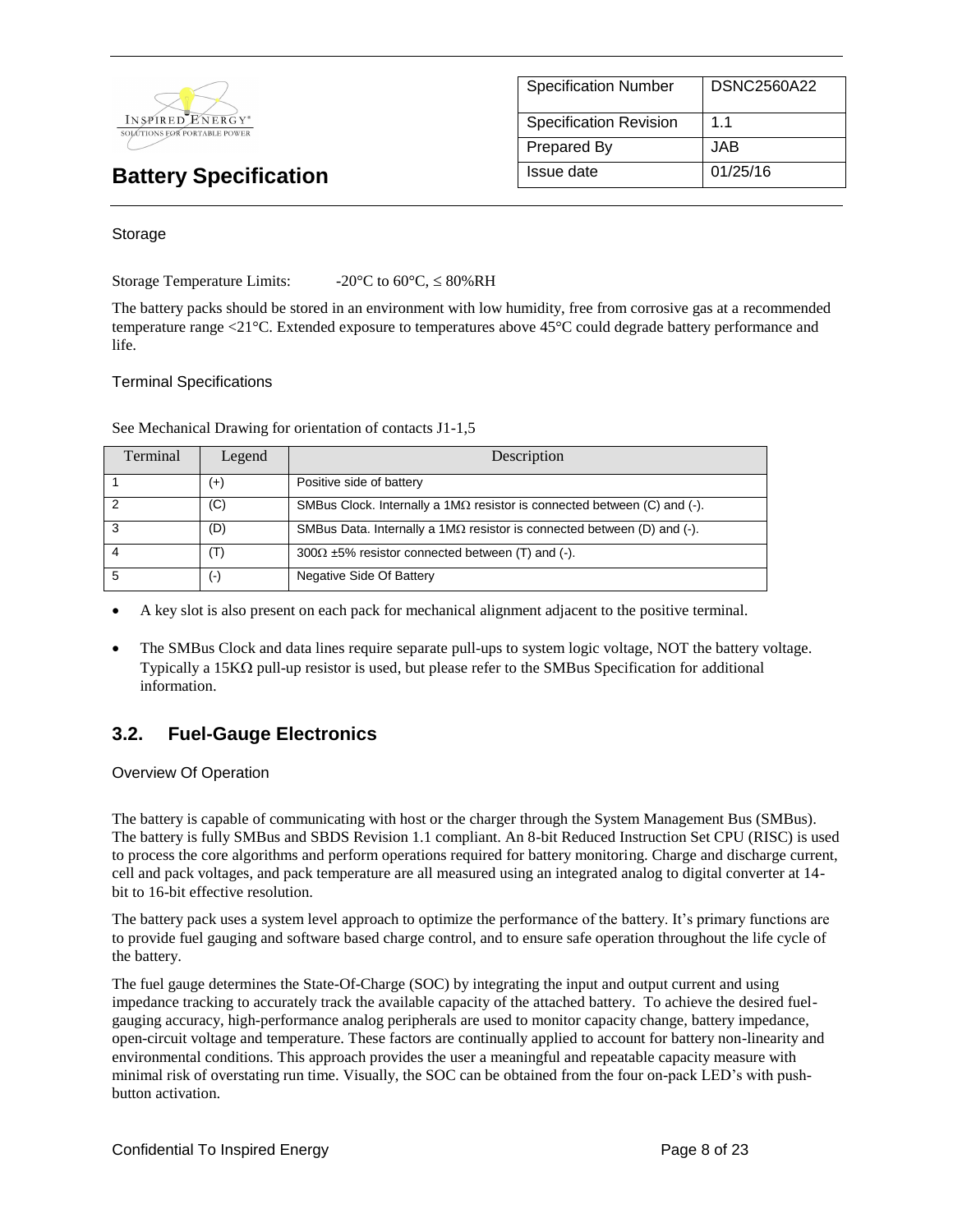|                                                              | <b>Specification Number</b>   | DSNC2560A22 |
|--------------------------------------------------------------|-------------------------------|-------------|
| INSPIRED ENERGY <sup>*</sup><br>SOLÚTIONS FOR PORTABLE POWER | <b>Specification Revision</b> | 1.1         |
|                                                              | Prepared By                   | JAB         |
| <b>Battery Specification</b>                                 | Issue date                    | 01/25/16    |

Charge control is used to provide optimal and safe charging requests to an SMBus level II or level III charger.

The system has three modes of operation; normal, sleep and shutdown. In normal mode, measurements, calculations, protection decisions and data updates are made on 1 sec intervals. Between these intervals, the electronics enters a reduced power mode. Sleep mode is entered when the system senses no host or charger present. While in this mode, battery parameters continue to be monitored at regular intervals. The system will continue in this mode until it senses host activity (communications or current flow). Shutdown mode occurs when the battery voltage falls below 2.3V/parallel cell group. In this mode, parasitic current is reduced to a minimum by shutting down the microcontroller and all associated circuitry. If this should happen, the battery will require an initial low current charge to bring the battery voltage back up before normal operation will resume.

The battery pack block diagram is shown below.



#### DC Specifications

| Parameter                          | Limits    | Remarks                                           |
|------------------------------------|-----------|---------------------------------------------------|
| Active mode current consumption    | <650uA    | When a host is detected (charging, discharging or |
|                                    |           | communications).                                  |
| Standby mode current consumption   | $<$ 140uA | When no host activity is detected.                |
| Shut-down mode current consumption | $<$ luA   | Any cell voltage falls below 2300mV.              |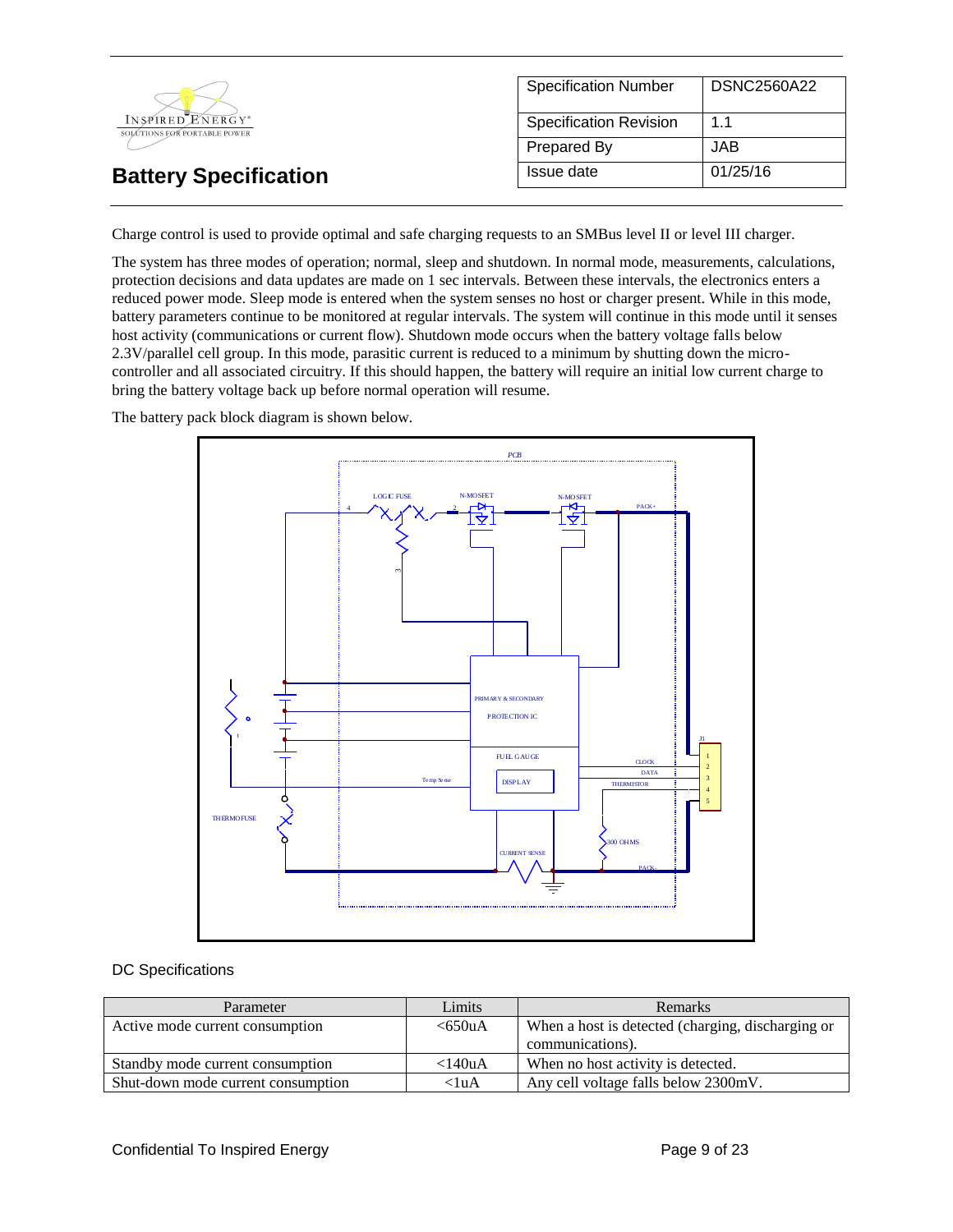

| <b>Specification Number</b>   | <b>DSNC2560A22</b> |
|-------------------------------|--------------------|
| <b>Specification Revision</b> | $1\;1$             |
| Prepared By                   | JAB.               |
| Issue date                    | 01/25/16           |

Measurement Accuracy

### 3.2.1.1.Voltage

The voltage measurements have a resolution of 1mV. The absolute accuracy of the reading is  $\pm 0.7\%$  over the operating range. Note that measurements are made at the cell stack (not the pack connector). Therefore internal resistance drops due to the shunt, safety components, and contact resistance are not taken into consideration.

### 3.2.1.2.Temperature

The internal pack temperature is measured by a NTC thermistor attached to the cell stack. Temperature readings have a resolution of 0.1°K. The absolute accuracy is  $\pm 3^{\circ}$ K over an operating range of -20°C to +80°C.

### 3.2.1.3.Current

The current measurements have a resolution of 1mA. The absolute accuracy of the reading is  $\pm 0.7\%$  or  $\pm 3$ mA whichever is greater over the operating range. A guard band has been imposed around zero current (-3mA to +3mA).

#### LED Indication

The battery can directly display the capacity information. The battery capacity is displayed as the relative SOC. Each LED segment represents 25 percent of the full charge capacity. The LED pattern definition is given in the table below. The LED's illuminate for 4 seconds following switch activation. If the battery voltage is to low, there will be no LED indication.

| Capacity        | <b>LED</b> Indicators $#$ |  | <b>Note</b> |                    |
|-----------------|---------------------------|--|-------------|--------------------|
|                 | 2                         |  |             |                    |
| At or below 10% |                           |  |             | <b>Blinks</b>      |
| $10\% - 25\%$   |                           |  |             | Lit for 4 seconds. |
| $26\% - 50\%$   |                           |  |             | Lit for 4 seconds. |
| $51\% - 75\%$   |                           |  |             | Lit for 4 seconds. |
| $76\% - 100\%$  |                           |  |             | Lit for 4 seconds. |

### **3.3. SMBus and SBD Parameters**

#### Overview Of Operations

The battery is fitted with a microprocessor and associated circuitry for communication with an external host device and/or smart battery charger. Reference should be made to the following specifications when reading this section:

- System Management Bus Specification (Rev 1.1, Dec 11, 1998) with the exception that it is necessary to wait at least 150uS between battery message transactions.
- Smart Battery Data Specification (Rev 1.1, Dec 15, 1998)
- Smart battery Charger Specification (Rev 1.0, June 27, 1996)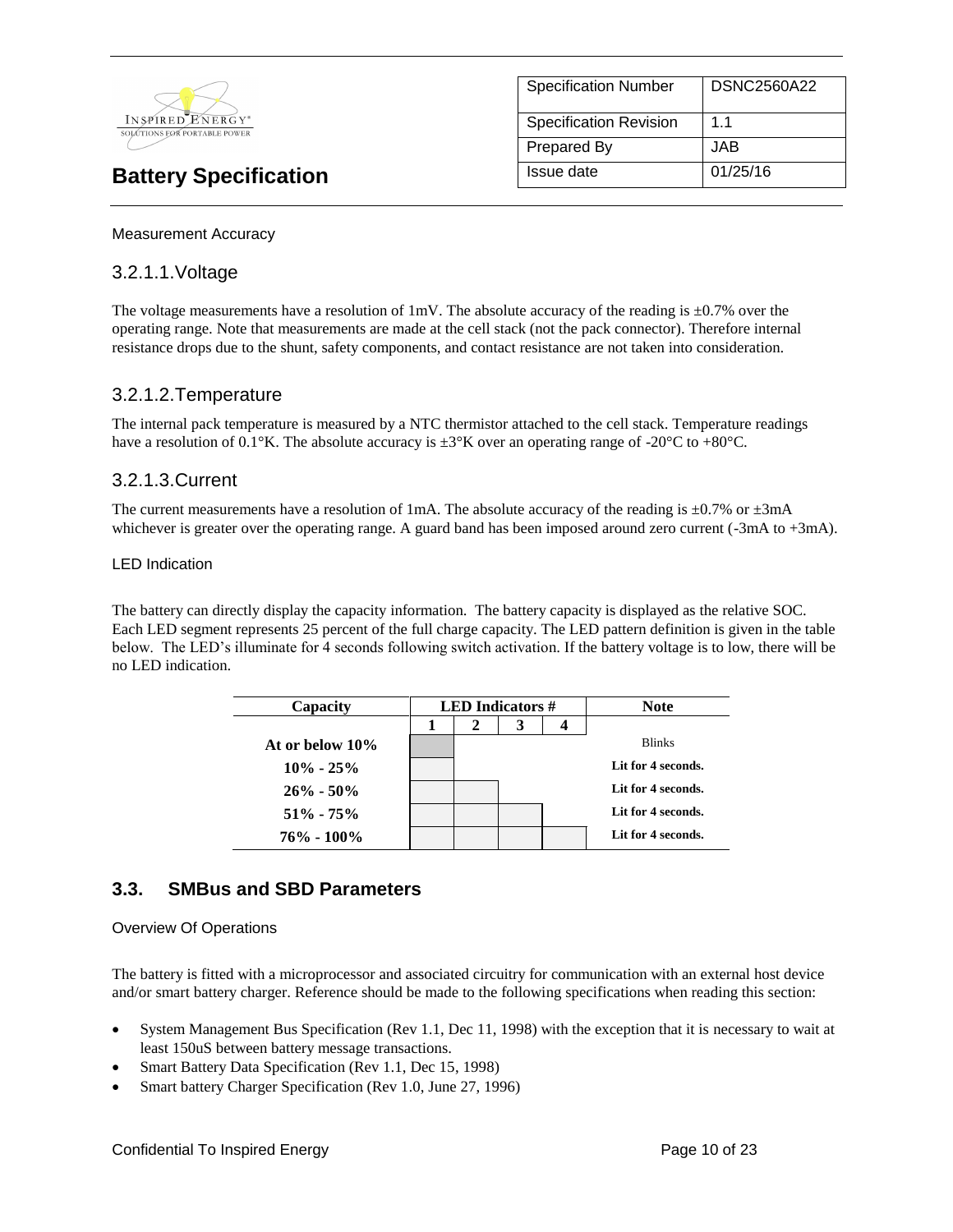

| <b>Specification Number</b>   | <b>DSNC2560A22</b> |
|-------------------------------|--------------------|
| <b>Specification Revision</b> | 11                 |
| <b>Prepared By</b>            | JAB.               |
| Issue date                    | 01/25/16           |

#### SMBus Logic Levels

| Symbol       | Parameter                     | Limits |     | Units |
|--------------|-------------------------------|--------|-----|-------|
|              |                               | Min    | Max |       |
|              | Data/Clock input low voltage  | $-0.3$ | 0.8 |       |
| $V_{ih}$     | Data/Clock input high voltage | 2.1    | 5.5 |       |
| $V_{\alpha}$ | Data/Clock output low voltage |        | 0.4 |       |

#### SMBus Data Protocols

SMBus Interface complies with SBS Specification Version 1.1. The battery pack includes a simple bi-directional serial data interface. A host processor uses the interface to access various battery pack registers.

The interface uses a command-based protocol, where the host processor sends the battery address command byte to the battery pack. The command directs the battery pack to either store the next data received to a register specified command byte or output the data specified by the command byte.

#### SMBus Host-to-Battery Message Protocol

The Bus Host communicates with the battery pack using one of three protocols:

- Write Word
- Read Word
- Read Block

### 3.3.1.1.Write Word

The first byte of a Write Word access is the command code. The next two Bytes are the data to be written. In this example the master asserts the slave device address followed by the write bit. The device acknowledges and the master delivers the command code. The slave again acknowledges before the master sends the data word (low byte first). The slave acknowledges each byte according to the I²C specification, and the entire transaction is finished with a stop condition.

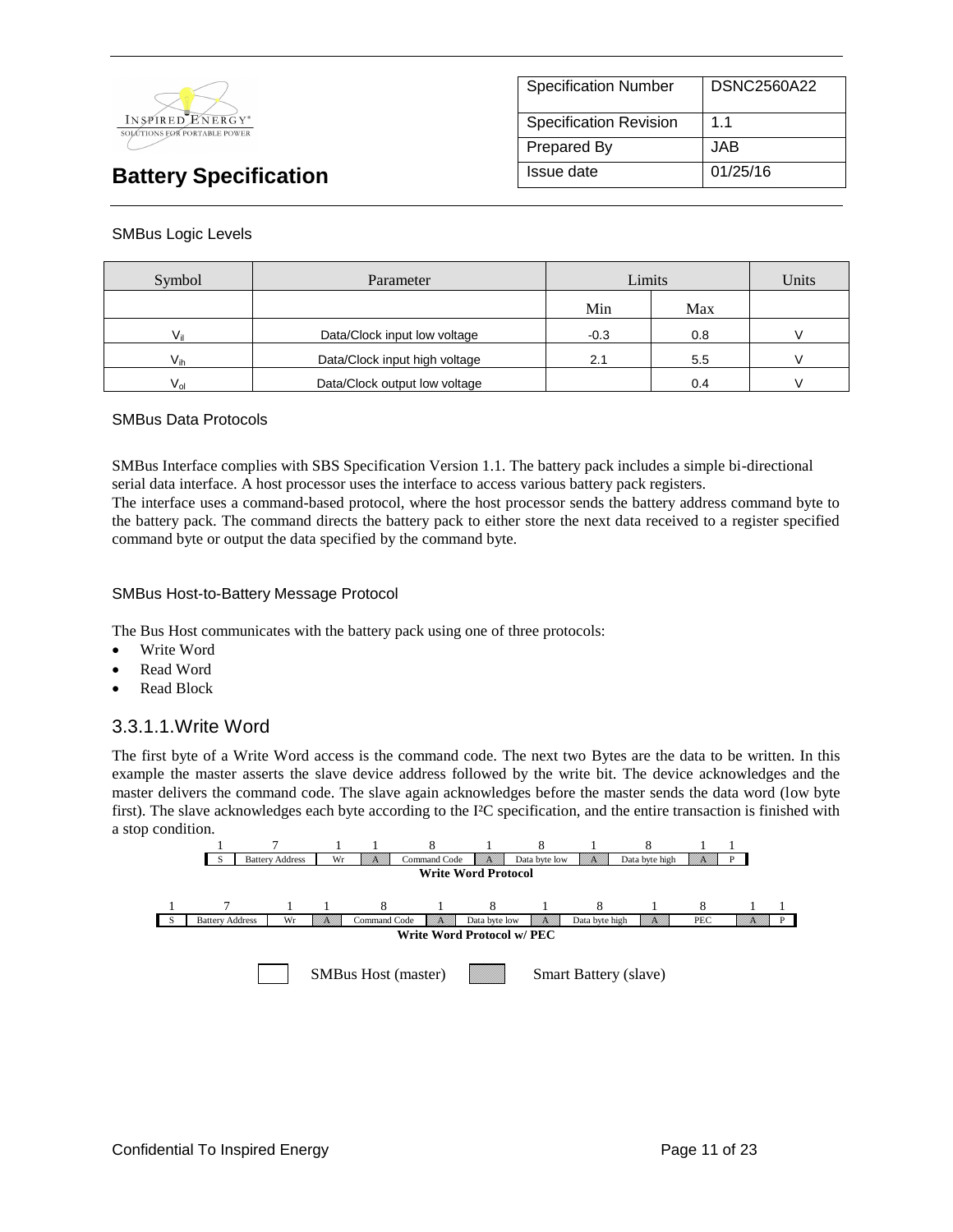

## 3.3.1.2.Read Word

Reading data is slightly more complex than writing data. First the host must write a command to the slave device. Then it must follow that command with a repeated start condition to denote a read from that device's address. The slave then returns two bytes of data.

Note that there is not a stop condition before the repeated start condition, and that a "Not Acknowledge" signifies the end of the read transfer.





### 3.3.1.3.Block Read

The Block Read begins with a slave address and a write condition. Then it must follow that command with a repeated start condition to denote a read from that device's address. After the repeated start the slave issues a byte count that describes how many data bytes will follow in the message. If a slave had 20 bytes to send, the first byte would be the number 20 (14h), followed by the 20 bytes of data. The byte count may not be 0. A Block Read can transfer a maximum of 32 bytes.



#### SMBus Battery-to-Charger Message Protocol

The Smart Battery, acting as an SMBus master will dynamically alter the charger characteristics of the Smart Charger, behaving as an SMBus slave using the SMBus Write Word protocol. Communication begins with the Smart Charge's address, followed by a Command Code and a two byte value. The Smart Charger adjust its output to correspond with the request.

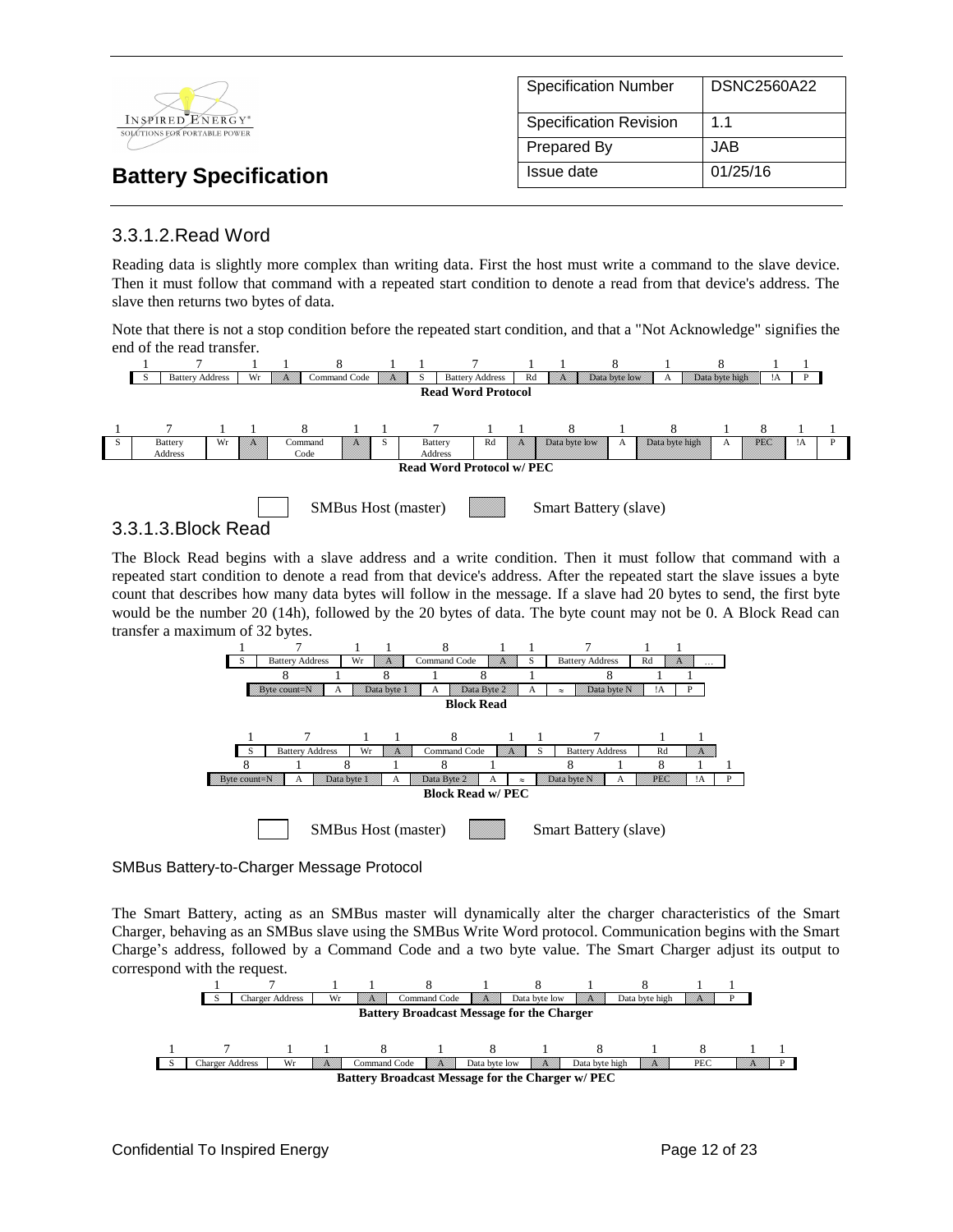|                                                  | <b>Specification Number</b>   | <b>DSNC2560A22</b> |
|--------------------------------------------------|-------------------------------|--------------------|
| INSPIRED ENERGY*<br>SOLÚTIONS FOR PORTABLE POWER | <b>Specification Revision</b> | 1.1                |
|                                                  | Prepared By                   | <b>JAB</b>         |
| <b>Battery Specification</b>                     | Issue date                    | 01/25/16           |
|                                                  |                               |                    |
| <b>Smart Battery (master)</b>                    | Smart Charger (slave)         |                    |

| <b>SMBus Battery Critical Message Protocol</b> |  |
|------------------------------------------------|--|
|------------------------------------------------|--|

A Smart Battery to SMBus Host or Smart Charger message is sent using the SMBus Write Word protocol. Communication begins with the SMBus Host's or Smart Battery Charger's address, followed by the Smart Battery's address which replaces the Command Code. The SMBus Host or Smart Charger can now determine that the Smart Battery was the originator of the message and that the following 16 bits are its status.



Host To Battery Messages (Slave Mode)

The Host acting in the role of bus master uses the read word, write word, and read block protocols to communicate with the battery, operating in slave mode.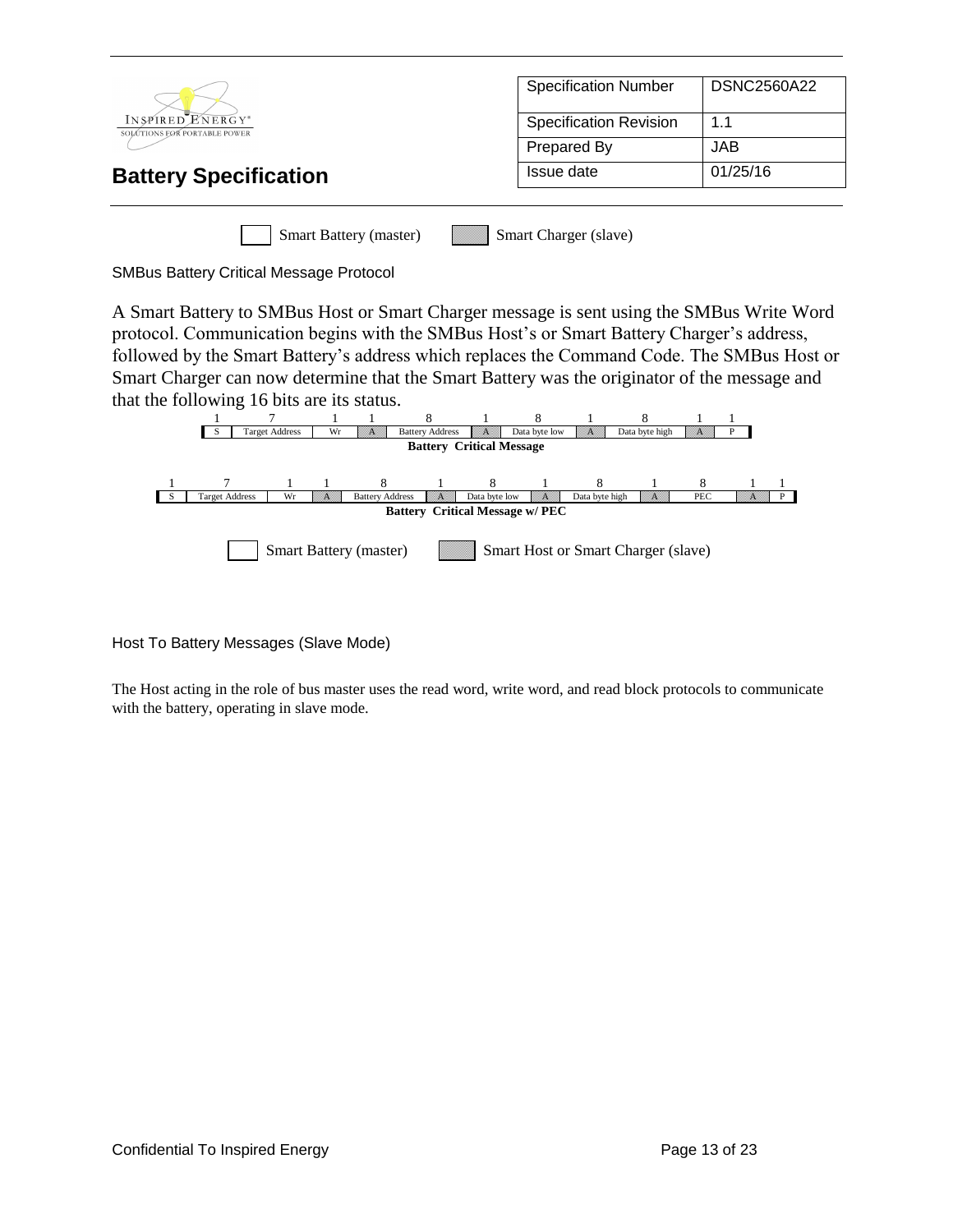

| <b>Specification Number</b>   | <b>DSNC2560A22</b> |
|-------------------------------|--------------------|
| <b>Specification Revision</b> | 1 <sub>1</sub>     |
| <b>Prepared By</b>            | JAB.               |
| Issue date                    | 01/25/16           |

## **Host-to-Battery Messages**

| Function                 | Command | Description                                                                                                                                                                                                                              | Unit              | Access       | Default          |
|--------------------------|---------|------------------------------------------------------------------------------------------------------------------------------------------------------------------------------------------------------------------------------------------|-------------------|--------------|------------------|
|                          | Code    |                                                                                                                                                                                                                                          |                   |              | (POR)            |
| ManufacturerAccess()     | 0x00    |                                                                                                                                                                                                                                          |                   | r/w          |                  |
| RemainingCapacityAlarm() | 0x01    | Remaining Capacity Alarm Threshold.                                                                                                                                                                                                      | mAh               | r/w          | 220              |
| RemainingTimeAlarm()     | 0x02    | Remaining Time Alarm Threshold.                                                                                                                                                                                                          | minutes           | r/w          | 10               |
| BatteryMode()            | 0x03    | <b>Battery Operational Modes.</b>                                                                                                                                                                                                        | <b>Bit flags</b>  | r/w          | 0x0080           |
| AtRate()                 | 0x04    | This function is the first half of a two-function call-set used to<br>set the AtRate value used in calculations made by the<br>AtRateTimeToFull(), AtRateTimeToEmpty(), and AtRateOK()<br>functions.                                     | mA                | r/w          | $\Omega$         |
| AtRateTimeToFull()       | 0x05    | Returns the predicted remaining time to fully charge the<br>battery at the AtRate() value.                                                                                                                                               | minutes           | $\mathbf{r}$ | 65535            |
| AtRateTimeToEmpty()      | 0x06    | Returns the predicted remaining operating time if the battery<br>is discharged at the AtRate() value.                                                                                                                                    | minutes           | r.           | 65535            |
| AtRateOK()               | 0x07    | Returns a Boolean value that indicates whether or not the<br>battery can deliver the AtRate value of additional energy for<br>10 seconds. If the AtRate() value is zero or positive, the<br>AtRateOK() function will ALWAYS return TRUE. | boolean           | $\mathbf{r}$ | $\mathbf{1}$     |
| Temperature()            | 0x08    | Returns the pack's internal temperature.                                                                                                                                                                                                 | $0.1^{\circ}$ K   | $\mathsf{r}$ |                  |
| Voltage()                | 0x09    | Returns the battery's voltage (measured at the cell stack)                                                                                                                                                                               | mV                | r            |                  |
| Current()                | 0x0a    | Returns the current being supplied (or accepted) through the<br>battery's terminals.                                                                                                                                                     | mA                | $\mathbf r$  | $\overline{0}$   |
| AverageCurrent()         | 0x0b    | Returns a rolling average based upon the last 64 samples of<br>current.                                                                                                                                                                  | mA                | $\mathbf{r}$ | $\Omega$         |
| MaxError()               | 0x0c    | Returns the expected margin of error.                                                                                                                                                                                                    | percent           | $\mathbf{r}$ | 100              |
| RelativeStateOfCharge()  | 0x0d    | Returns the predicted remaining battery capacity expressed<br>as a percentage of FullChargeCapacity().                                                                                                                                   | percent           | $\mathbf{r}$ | 0                |
| AbsoluteStateOfCharge()  | 0x0e    | Returns the predicted remaining battery capacity expressed<br>as a percentage of DesignCapacity().                                                                                                                                       | percent           | $\mathbf{r}$ | 0                |
| RemainingCapacity()      | 0x0f    | Returns the predicted remaining battery capacity.                                                                                                                                                                                        | mAh               | r.           | $\Omega$         |
| FullChargeCapacity()     | 0x10    | Returns the predicted battery capacity when fully charged.                                                                                                                                                                               | mAh               | $\mathbf{r}$ |                  |
| RunTimeToEmpty()         | 0x11    | Returns the predicted remaining battery life at the present<br>rate of discharge.                                                                                                                                                        | minutes           | $\mathbf{r}$ | 65535            |
| AverageTimeToEmpty()     | 0x12    | Returns the rolling average of the predicted remaining battery<br>life.                                                                                                                                                                  | minutes           | $\mathbf{r}$ | 65535            |
| AverageTimeToFull()      | 0x13    | Returns the rolling average of the predicted remaining time<br>until the battery reaches full charge.                                                                                                                                    | minutes           | $\mathbf{r}$ | 65535            |
| ChargingCurrent()        | 0x14    | Returns the battery's desired charging rate.                                                                                                                                                                                             | mA                | $\mathbf{r}$ | 1540             |
| ChargingVoltage()        | 0x15    | Returns the battery's desired charging voltage.                                                                                                                                                                                          | mV                | $\mathsf{r}$ | 12600            |
| BatteryStatus()          | 0x16    | Returns the battery's status word.                                                                                                                                                                                                       | <b>Bit flags</b>  | $\mathbf{r}$ | 0x2C0            |
| CycleCount()             | 0x17    | Returns the number of charge/discharge cycles the battery<br>has experienced. A charge/discharge cycle is defined as: an<br>amount of discharge approximately equal to the value of<br>DesignCapacity.                                   | cycles            | $\mathbf{r}$ | $\Omega$         |
| DesignCapacity()         | 0x18    | Returns the theoretical capacity of the new battery.                                                                                                                                                                                     | mAh               | $\mathsf{r}$ | 2000             |
| DesignVoltage()          | 0x19    | Returns the theoretical voltage of a new battery.                                                                                                                                                                                        | mV                | $\mathbf{r}$ | 10800            |
| SpecificationInfo()      | 0x1a    | Returns the version number of the SBDS the battery pack<br>supports, as well as voltage and current scaling information.                                                                                                                 | Formatted<br>word | r.           | 0x0031           |
| ManufacturerDate()       | 0x1b    | Returns the date the electronics were manufactured.                                                                                                                                                                                      | Formatted<br>word | $\mathbf{r}$ |                  |
| SerialNumber()           | 0x1c    | Returns the electronics serial number.                                                                                                                                                                                                   | number            | $\mathbf{r}$ |                  |
| Reserved                 | 0x1d    |                                                                                                                                                                                                                                          |                   | r.           |                  |
|                          | 0x1f    |                                                                                                                                                                                                                                          |                   |              |                  |
| ManufacturerName()       | 0x20    | Returns a character array containing the manufacture's<br>name.                                                                                                                                                                          | string            | $\mathsf{r}$ | <b>INSPIREDE</b> |
| DeviceName()             | 0x21    | Returns a character array that contains the battery's name.                                                                                                                                                                              | string            | $\mathbf{r}$ | NC2560A22        |
| DeviceChemistry()        | 0x22    | Returns a character array that contains the battery's<br>chemistry.                                                                                                                                                                      | string            | $\mathbf{r}$ | <b>LION</b>      |
| ManufacturerData()       | 0x23    | Returns data specific to the manufacture.                                                                                                                                                                                                |                   | r            |                  |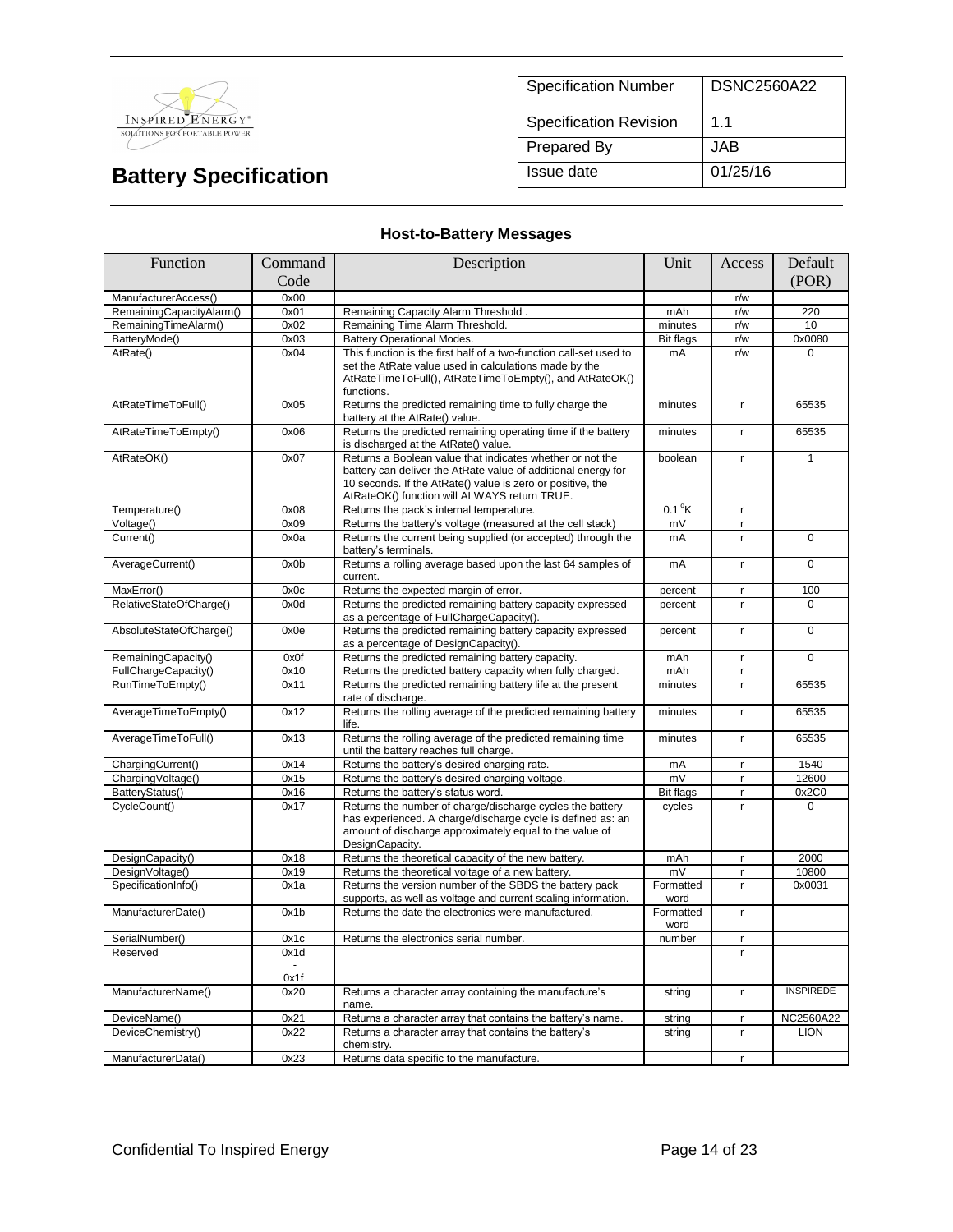

| <b>Specification Number</b>   | <b>DSNC2560A22</b> |
|-------------------------------|--------------------|
| <b>Specification Revision</b> | 11                 |
| Prepared By                   | JAB.               |
| Issue date                    | 01/25/16           |

### Battery To Charger Messages (Master Mode)

The battery, acting in the role of a bus master, uses the write word protocol to communicate with the charger, operating in slave mode. If the CHARGER\_MODE bit in BatteryMode() is clear, the Battery will broadcast Charger request information every 10 to 60 second.

### **Battery-to-Charger Messages**

| Function          | Code<br>command <i>'</i> | Description                                               | $\mathbf{v}$<br>Unit | Access |
|-------------------|--------------------------|-----------------------------------------------------------|----------------------|--------|
| ChargingCurrent() | 0x14                     | Sends the desired charging rate to the battery charger    | mA                   |        |
| ChargingVoltage() | 0x15                     | Sends the desired charging voltage to the battery charger | m۷                   |        |

### Critical Messages (Master Mode)

Whenever the Battery detects a critical condition, it takes the role of a bus master and sends AlarmWarning() message to the Host and/ or Charger. The Battery broadcasts the AlarmWarning() message at 10 second intervals until the critical condition(s) has been corrected.

### **Battery Critical Messages**

| Function       | Command Code | Description                                                        | Unit      | Access |
|----------------|--------------|--------------------------------------------------------------------|-----------|--------|
| AlarmWarning() | 0x16         | This message is to the host and/or charger to notify them that one | Formatted | W      |
|                |              | or more alarm conditions exist.                                    | word      |        |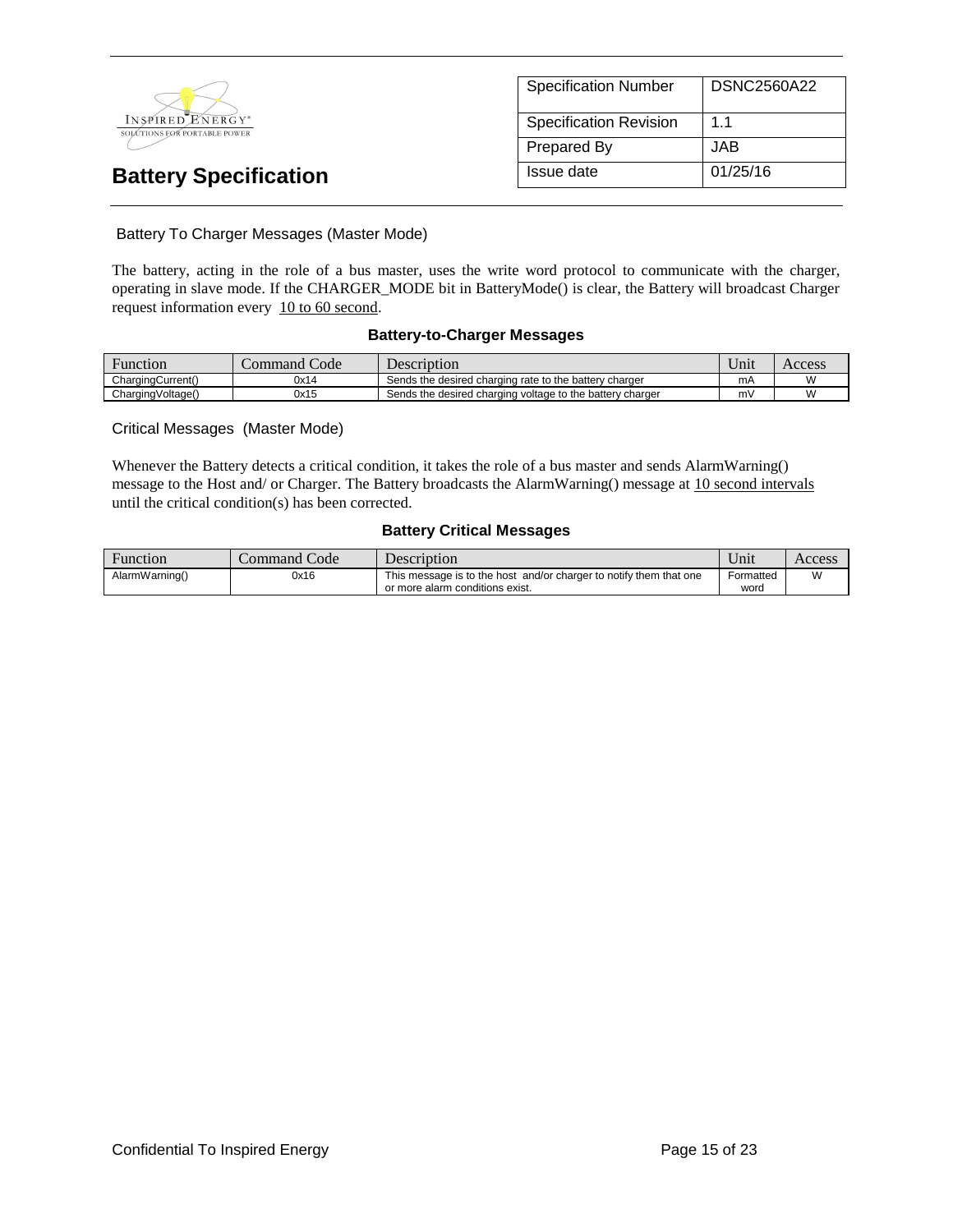

| <b>Specification Number</b>   | <b>DSNC2560A22</b> |
|-------------------------------|--------------------|
| <b>Specification Revision</b> | 11                 |
| <b>Prepared By</b>            | JAB.               |
| Issue date                    | 01/25/16           |

#### **Alarm Bit Definitions**

| Bit | <b>Battery Status</b>                     | Set When:                                                                                                                                                                                          | Action When Set:                                                     | Cleared When:                                                                                                                                                                |
|-----|-------------------------------------------|----------------------------------------------------------------------------------------------------------------------------------------------------------------------------------------------------|----------------------------------------------------------------------|------------------------------------------------------------------------------------------------------------------------------------------------------------------------------|
| 15  | OVER CHARGD ALARM                         | RemainingCapacity() exceeds<br>FullChargeCapacity() + 190mAh.                                                                                                                                      | Stop charging.                                                       | A continuous discharge of $>=$<br>190mAh.                                                                                                                                    |
| 14  | TERMINATE CHARGE ALARM                    | Primary Charge Termination, Cell<br>Over-Voltage (COV), Over-Current<br>Charge (OCC), Over-Temp Charge<br>(OTC) conditions.<br>$COV = 4300mV$<br>$OCC = 1842mA$<br>$OTC = 58°C$                    | Stop charging.                                                       | RelativeStateOfCharge() <= 95%,<br>COV, OCC or OTC recovery<br>threshold.<br>COV recovery $\leq$ 4150mV<br>OCC recovery <= 200mA for 70sec<br>OTC recovery $<= 56^{\circ}$ C |
| 13  | Reserved                                  |                                                                                                                                                                                                    |                                                                      |                                                                                                                                                                              |
| 12  | OVER TEMP ALARM                           | Over-Temp Charge (OTC) or Over-<br>Temp discharge (OTD) condition.<br>$OTC = 58°C$<br>OTD=75°C                                                                                                     | Appropriate FET will<br>be disabled to<br>prevent further<br>action. | OTC or OTD recovery threshold.<br>OTC recovery = $56^{\circ}$ C<br>OTD recovery = $65^{\circ}$ C                                                                             |
| 11  | TERMINATE DISCHARGE ALARM                 | RelativeStateOfCharge() <= 0%,<br>Cell Under-Voltage (CUV), Over-<br>Current Discharge (OCD), Over-Temp<br>Discharge (OTD) conditions.<br>$CUV = 2500mV$<br>$OCD = -2250mA$<br>$OTD = 75^{\circ}C$ | Stop discharging.                                                    | RelativeStateOfCharge() >= 1%,<br>CUV, OCD or OTD recovery<br>threshold.<br>CUV recovery >= 3000mV<br>OCD recovery >= -200mA for 70sec<br>OTD recovery $<= 65^{\circ}$ C     |
| 10  | Reserved                                  |                                                                                                                                                                                                    |                                                                      |                                                                                                                                                                              |
| 9   | REMAINING_CAPACITY_ALARM<br>User settable | RemainingCapacity() <<br>RemainingCapacityAlarm().                                                                                                                                                 | User defined.                                                        | Remaining Capacity Alarm $() = 0$ or is<br><= RemainingCapcity().                                                                                                            |
| 8   | REMAINING TIME ALARM<br>User settable)    | AverageTimeToEmpty() <<br>RemainingTimeAlarm().                                                                                                                                                    | User defined.                                                        | RemainingTimeAlarm() = $0$ or $<=$<br>AverageTimeToEmpty().                                                                                                                  |

#### **Status Bit Definitions**

| Bit | <b>Battery Status</b>   | Set When:                                                 | Action When Set:  | Cleared When:                       |
|-----|-------------------------|-----------------------------------------------------------|-------------------|-------------------------------------|
|     | <b>INITIALIZED</b>      |                                                           | None.             |                                     |
|     | <b>DISCHARGING</b>      | Battery is not in charge mode.                            | None.             | Battery is in charging mode.        |
|     | <b>FULLY CHARGED</b>    | When the battery detects a primary<br>charge termination. | Stop charging.    | RelativeStateOfCharge() $\leq$ 95%. |
|     | <b>FULLY DISCHARGED</b> | RelativeStateOfCharge() <= 0%.                            | Stop discharging. | RelativeStateOfCharge() >= 20%.     |

Pack Calibration Cycle

The NC2560A22 uses the Impedance Track Technology to measure and calculate the available charge in battery cells. The achievable accuracy is better than 1% error over the lifetime of the battery. Max Error increases by 1% in 20 cycles, e.g., only occasionally is a full charge/discharge learning cycle required to maintain high accuracy.

### **3.4. Protection Electronics**

#### Overview Of Operation

Electronic circuitry is permanently connected within the battery pack to prevent damage if either the charger or host device fails to function correctly. The circuitry also protects the battery if an illegal current source is placed across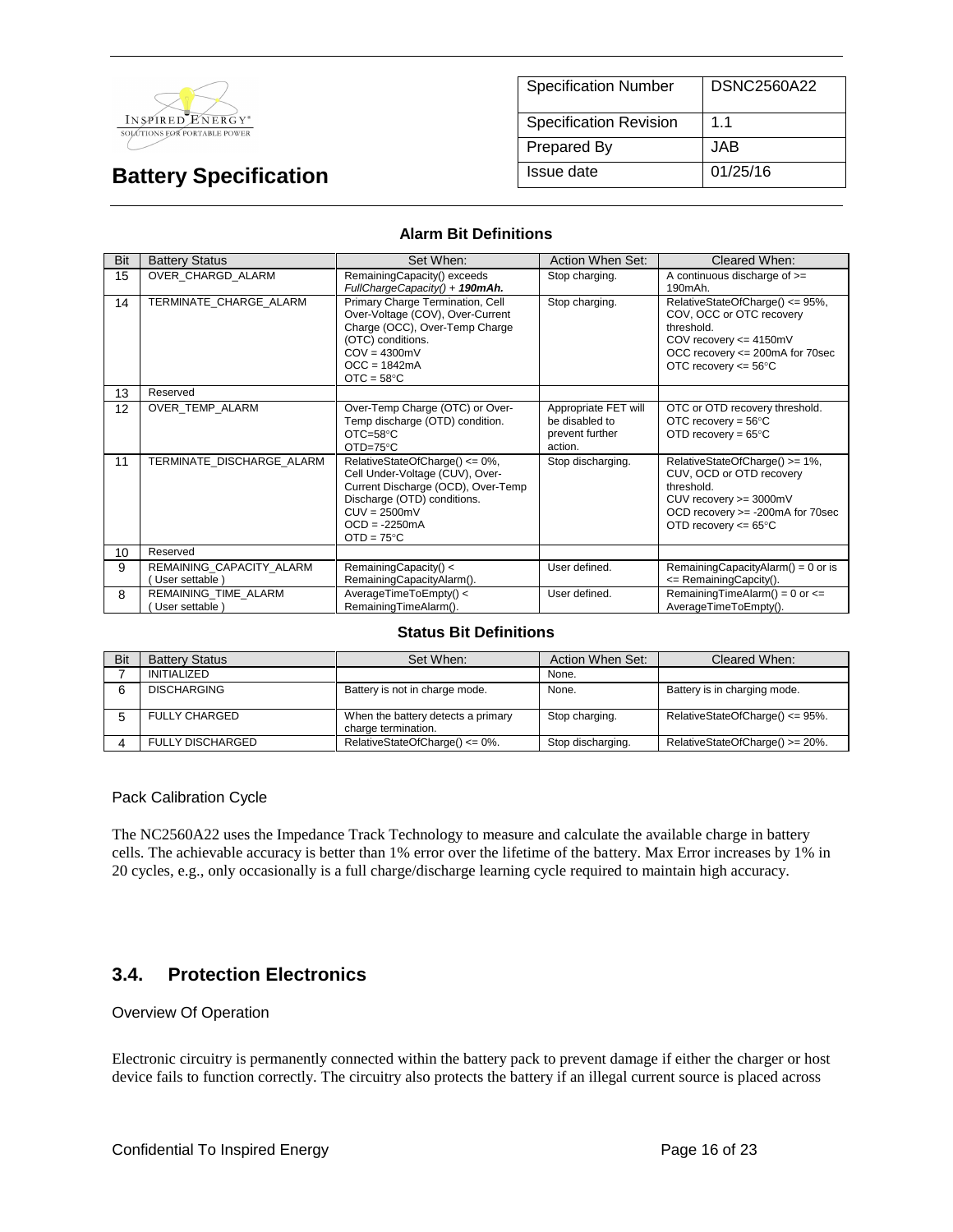

| <b>Specification Number</b>   | DSNC2560A22    |
|-------------------------------|----------------|
| <b>Specification Revision</b> | 1 <sub>1</sub> |
| <b>Prepared By</b>            | JAB.           |
| Issue date                    | 01/25/16       |

the battery terminals, or an illegal load is connected. Redundant levels of protection have been implemented (the primary protection levels are auto-resettable and the secondary are non-resettable ).

#### Charge Protection

#### Over-Voltage:

The primary protection circuit will prevent the battery from charging if any cell voltage  $>= 4300$  mV. Then, once all cell voltages are  $\leq$  4150mV, it will allow charging again.

The secondary protection circuit will prevent the battery from charging if any cell voltage  $>= 4.45V + (-0.05V)$  by blowing a power path logic fuse. The fuse is non-re-settable rendering the battery pack non-functional.

#### Over-temp:

The primary protection circuit also provides over-temperature protection and will prevent the battery from charging at temperatures  $\approx$  54°C (see paragraph 3.1.5 for ChargeCurrent() request). Then, once the battery temperature has cooled to  $\leq$  45°C, it will again allow charging.

#### Over-Current:

The primary protection circuit also provides continuous over-current protection and will prevent the battery from charging at Current()  $=$  >1.842A. Then, once the AverageCurrent()  $<=$  200mA for 70sec, the battery will re-test the over-current condition, and again allow charging.

#### Discharge Protection

#### Under-Voltage:

The primary protection circuit will prevent the battery from being further discharged once any cell voltage reaches  $\epsilon$ =2500mV. Then, once all cell voltages are  $\epsilon$ =3000mV, it will allow discharge again.

#### Over-temp:

The primary protection circuit also provides over-temperature protection and will prevent the battery from discharging at temperatures  $\approx$  75°C. Then, once the battery temperature has cooled to  $\lt$  =65°C, it will again allow discharging.

If the battery reaches  $85^{\circ}$ C for any reason the secondary protection circuit will blow the in-line power path logic fuse. The fuse is non-re-settable rendering the battery pack non-functional.

#### Over-Current:

The primary protection circuit also provides continuous over-current protection and will prevent the battery from discharging at Current()  $\leq$  -2.25A. Then, Once the AverageCurrent()  $\geq$  -200mA for 70sec, the battery will re-test the over-current condition, and again allow discharging.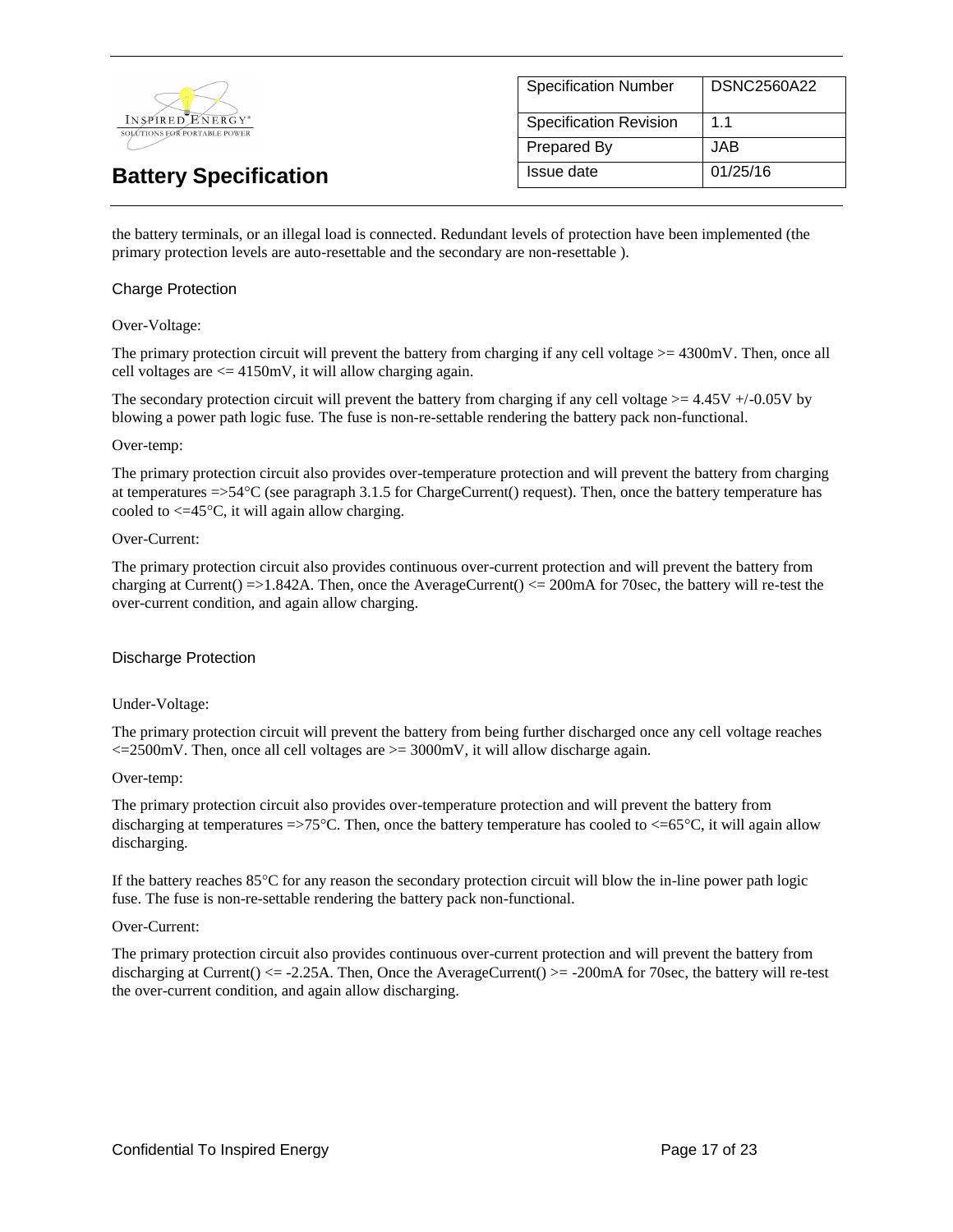

# Specification Number | DSNC2560A22 Specification Revision | 1.1 Prepared By JAB **Battery Specification Issue date** 01/25/16

### Short-Current Protection

The primary protection circuit will prohibit the discharge of the battery if a short-circuit is placed across the battery + / - terminals. Then, once the AverageCurrent() >= -1mA for 70sec, the battery will re-test the short-circuit condition, and again allow discharging.

The pack is design to withstand reasonable in-rush currents without resetting the electronics and without interrupting the discharge cycle. The following graph illustrates the short-circuit/in-rush set points as implemented:

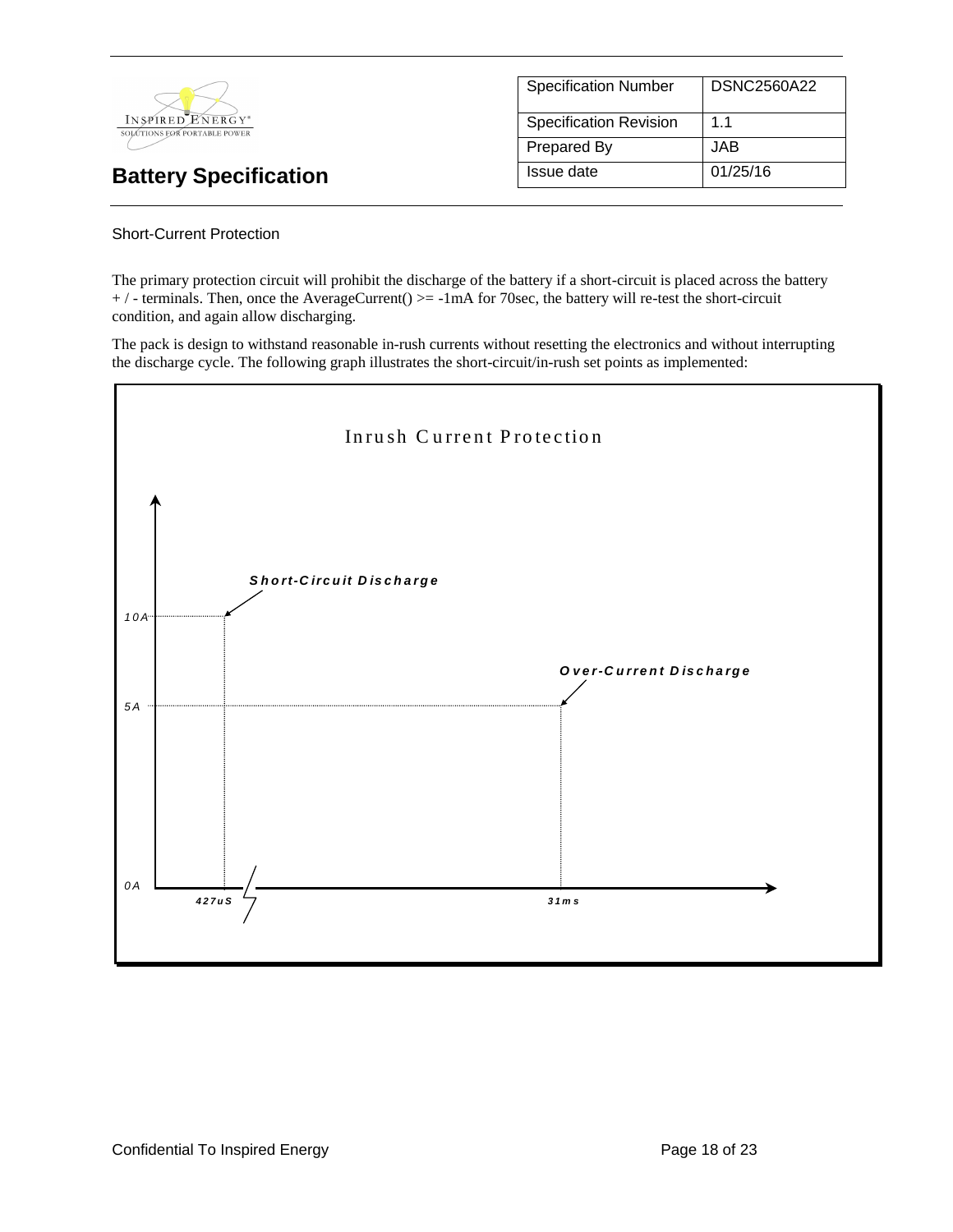

| <b>Specification Number</b>   | <b>DSNC2560A22</b> |
|-------------------------------|--------------------|
| <b>Specification Revision</b> | 11                 |
| <b>Prepared By</b>            | JAB.               |
| Issue date                    | 01/25/16           |

# **3.5. Passive Safety Protection**

#### Overview Of Operation

The battery pack is fitted with additional components to protect it against abusive charge and discharge conditions. These are in addition to the electronic protection.

#### Thermal Fuse

A Thermal Fuse is fitted in series with the charge/ discharge path to protect the battery from over temperature. This device goes open circuit if the cell case temperature reaches the fuse's temperature rating of  $93^{\circ}C (+0^{\circ}C, -5^{\circ}C)$ . The fuse is non-re-settable rendering the battery pack non-functional.

Slow-Blow Current Fuse (Logic Fuse)

A current slow-blow fuse is assembled in series with the battery pack to protect the battery pack against abusive over current over-load. The hold current is rated at 12A for 4 hours (minimum@25C). The fuse is non-re-settable rendering the battery pack non-functional.

### **3.6. Mechanical Specifications**

Weight

Approximately 0.373lbs. (0.169Kg).

Mating Connector

The recommended interconnection mating male connector is AMP P/N 5787422-1 or 5787446-1.

Date Code/Serial Number

#### IE YYWWRR

#### SN SSSSS XZZAh

IE = Inspired Energy Newberry facility YY = Calendar Year WW = Calendar Week RR = Battery revision SSSSSS = Serial Number  $X =$  the cell supplier ZZAh = the stored energy of the battery in Amp hours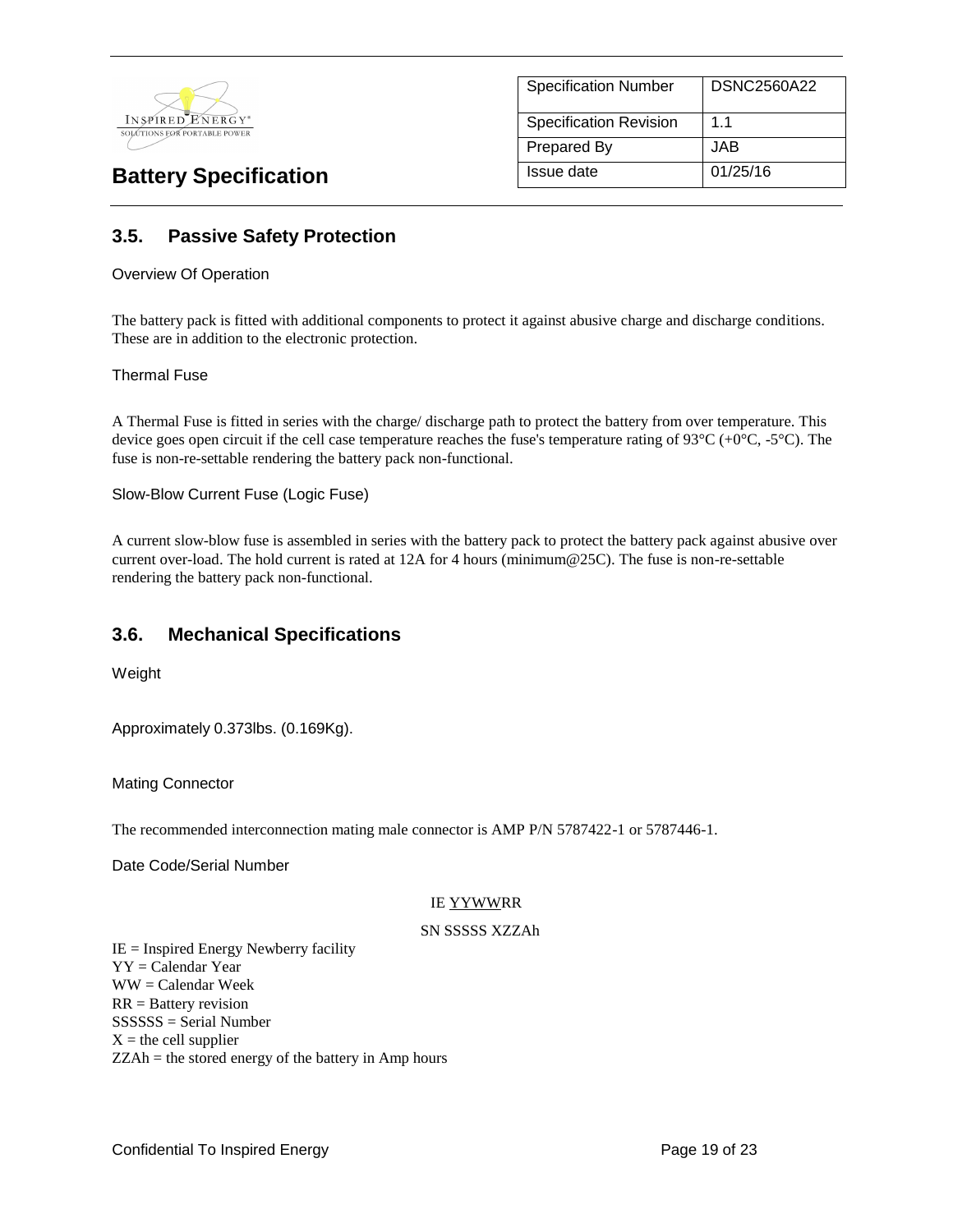

| <b>Specification Number</b>   | <b>DSNC2560A22</b> |
|-------------------------------|--------------------|
| <b>Specification Revision</b> | 11                 |
| <b>Prepared By</b>            | JAB.               |
| Issue date                    | 01/25/16           |

## Packaging

The batteries are packaged in bulk, with 24 batteries per carton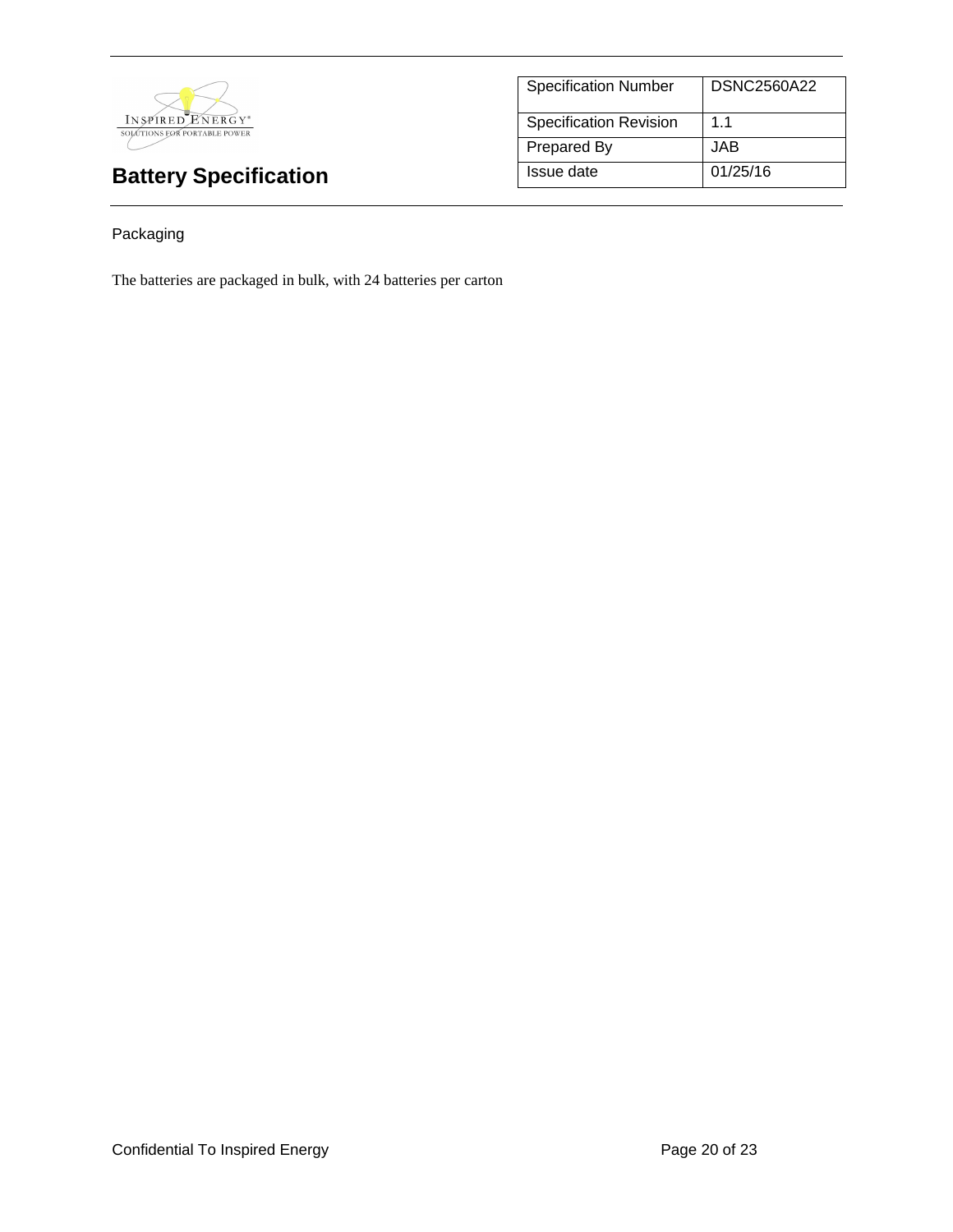

Mechanical Drawing

| <b>Specification Number</b>   | <b>DSNC2560A22</b> |
|-------------------------------|--------------------|
| <b>Specification Revision</b> | 1.1                |
| Prepared By                   | JAB                |
| Issue date                    | 01/25/16           |

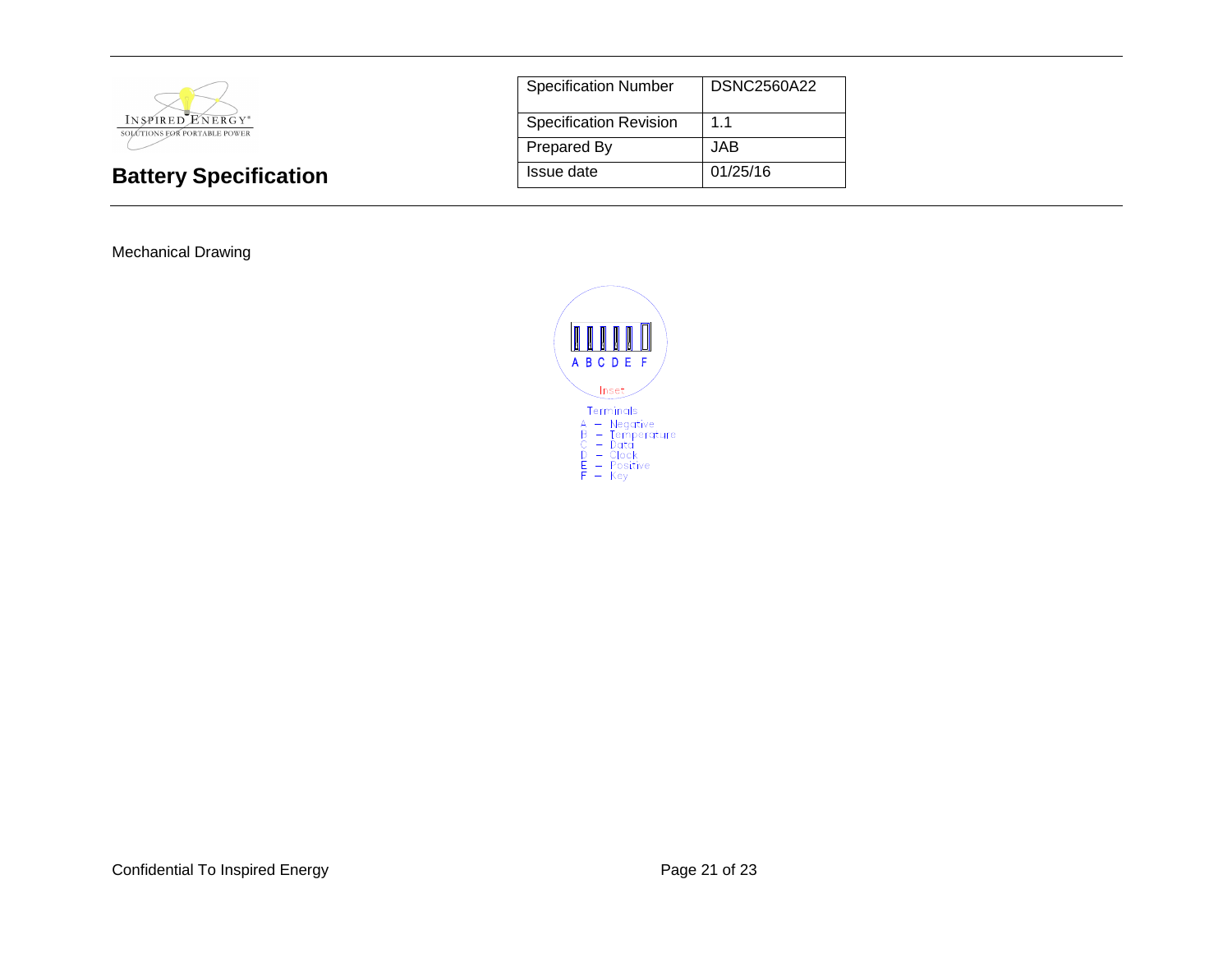

| <b>Specification Number</b>   | DSNC2560A22 |
|-------------------------------|-------------|
| <b>Specification Revision</b> | 1.1         |
| <b>Prepared By</b>            | JAB.        |
| Issue date                    | 01/25/16    |